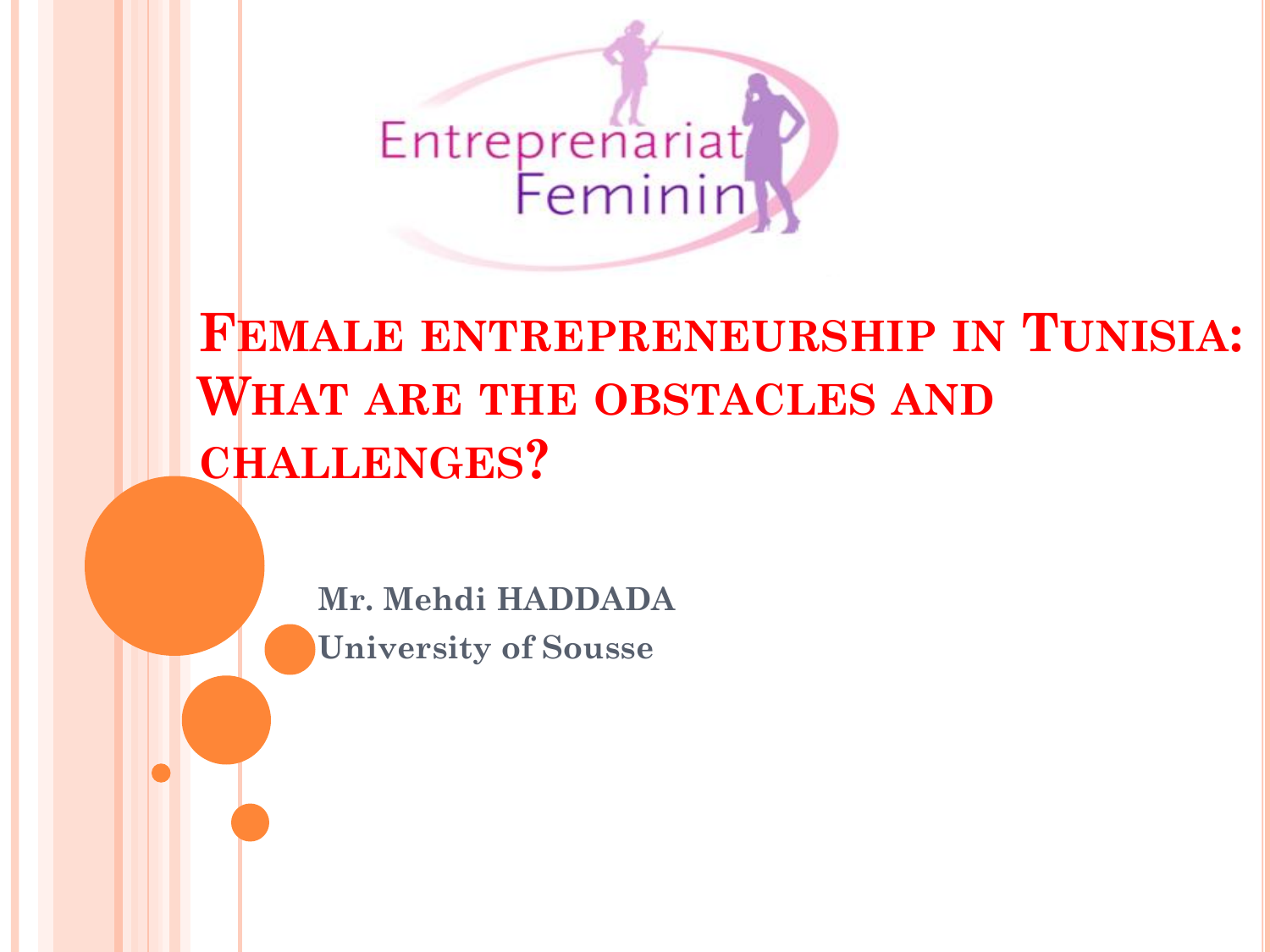The persistence of gender inequalities continues to hinder equal opportunities, both globally and in Tunisia.

The proportion of women in the labor force remains below that of men in most countries, and women are more likely than men to be unemployed and to experience discrimination in their personal and professional lives, and to be confronted with economic and social discrimination because of their gender and especially in terms of female entrepreneurship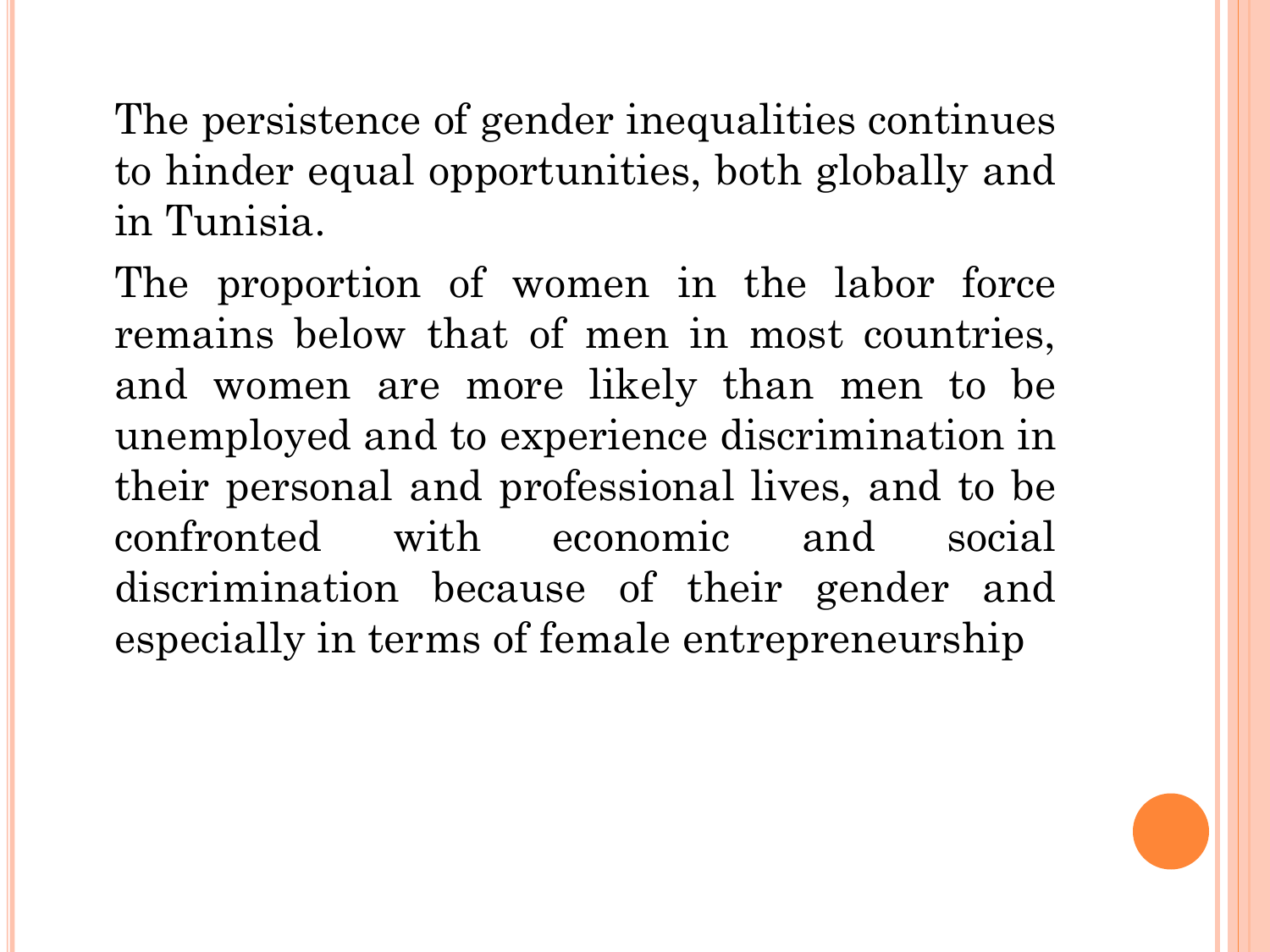Entrepreneurship which is identified as a function of a person who mobilizes and manages human and material resources to create, develop and implement companies and a dynamic of creation and exploitation of a business opportunity by one or more individuals through the creation of new organizations for value creation purposes.

Entrepreneurship is essentially linked to the concept of leadership, which is a term borrowed from English, and which defines the ability of an individual to lead or lead other individuals or organizations to achieve certain goals.

The term "the head" (Cheffe) has been used since the 20th century especially in France and Canada to describe the responsibilities and authority exercised by a woman.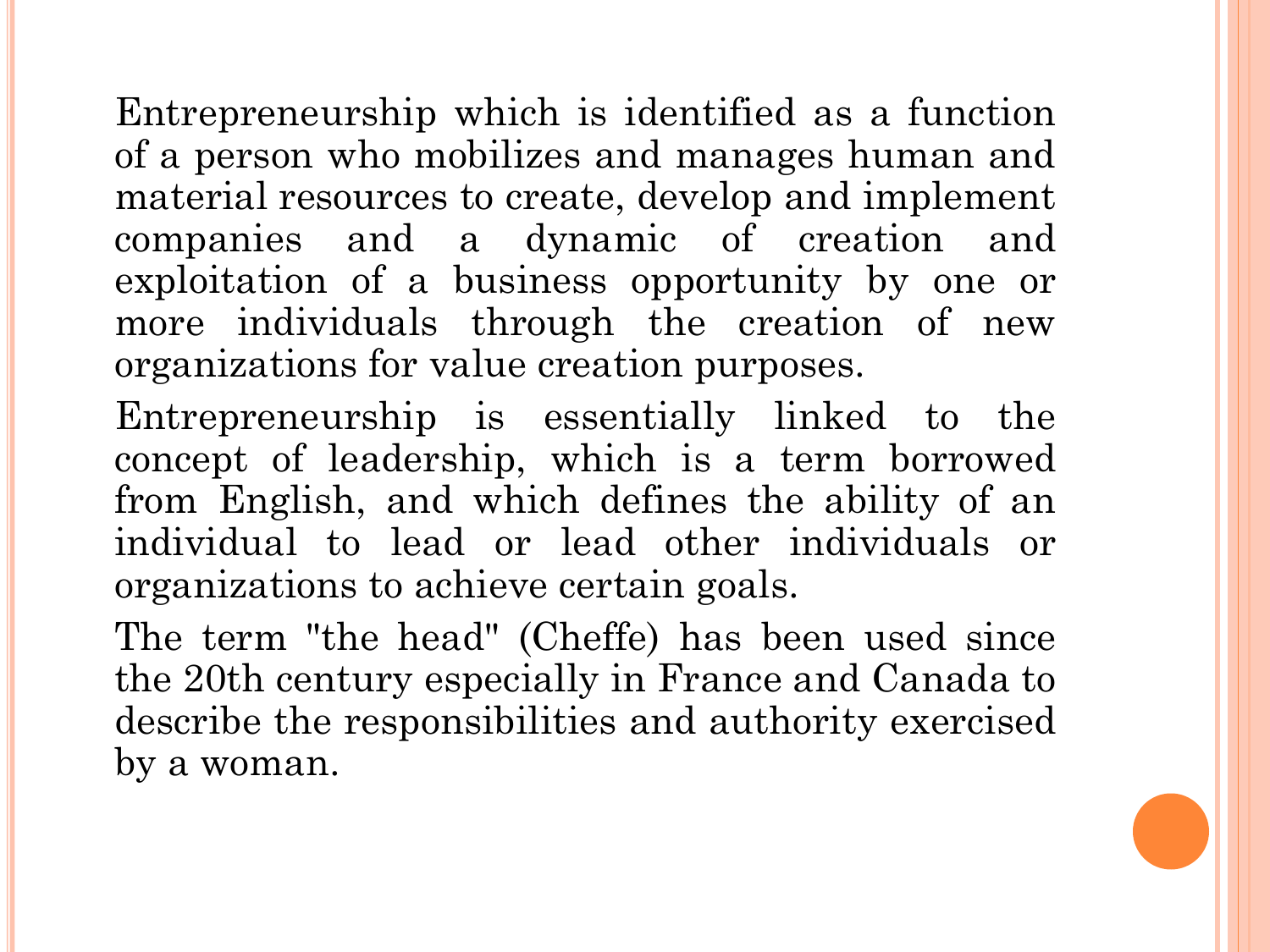Women's entrepreneurship responds to the demands of justice and equity by enabling women to enjoy the same opportunities as men to create and develop their businesses. Investing in women is one of the most effective ways to increase equality and promote inclusive and sustainable economic growth.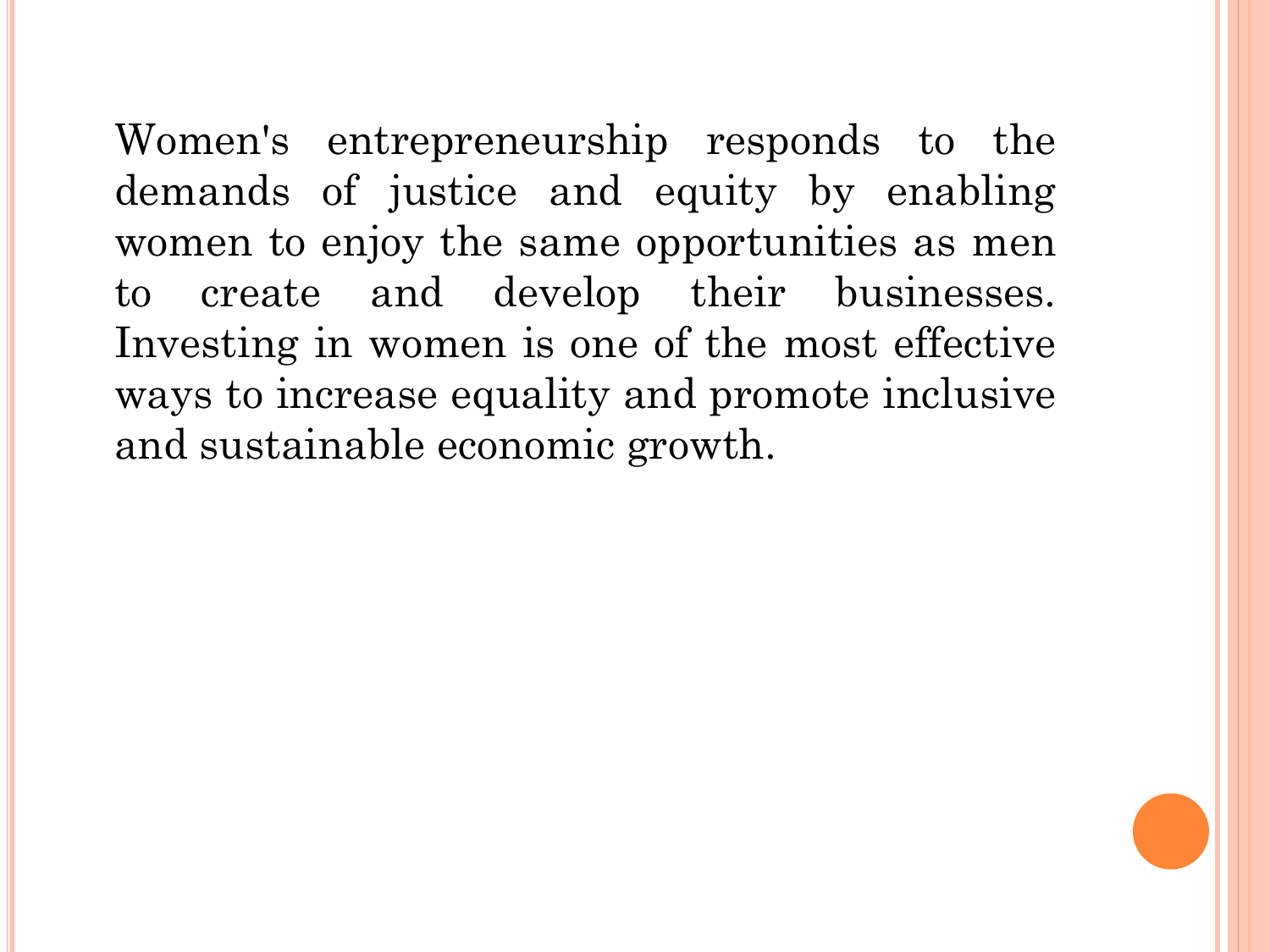**Is there an environment that facilitates and encourages the creation, consolidation and development of women's formal enterprises in Tunisia?**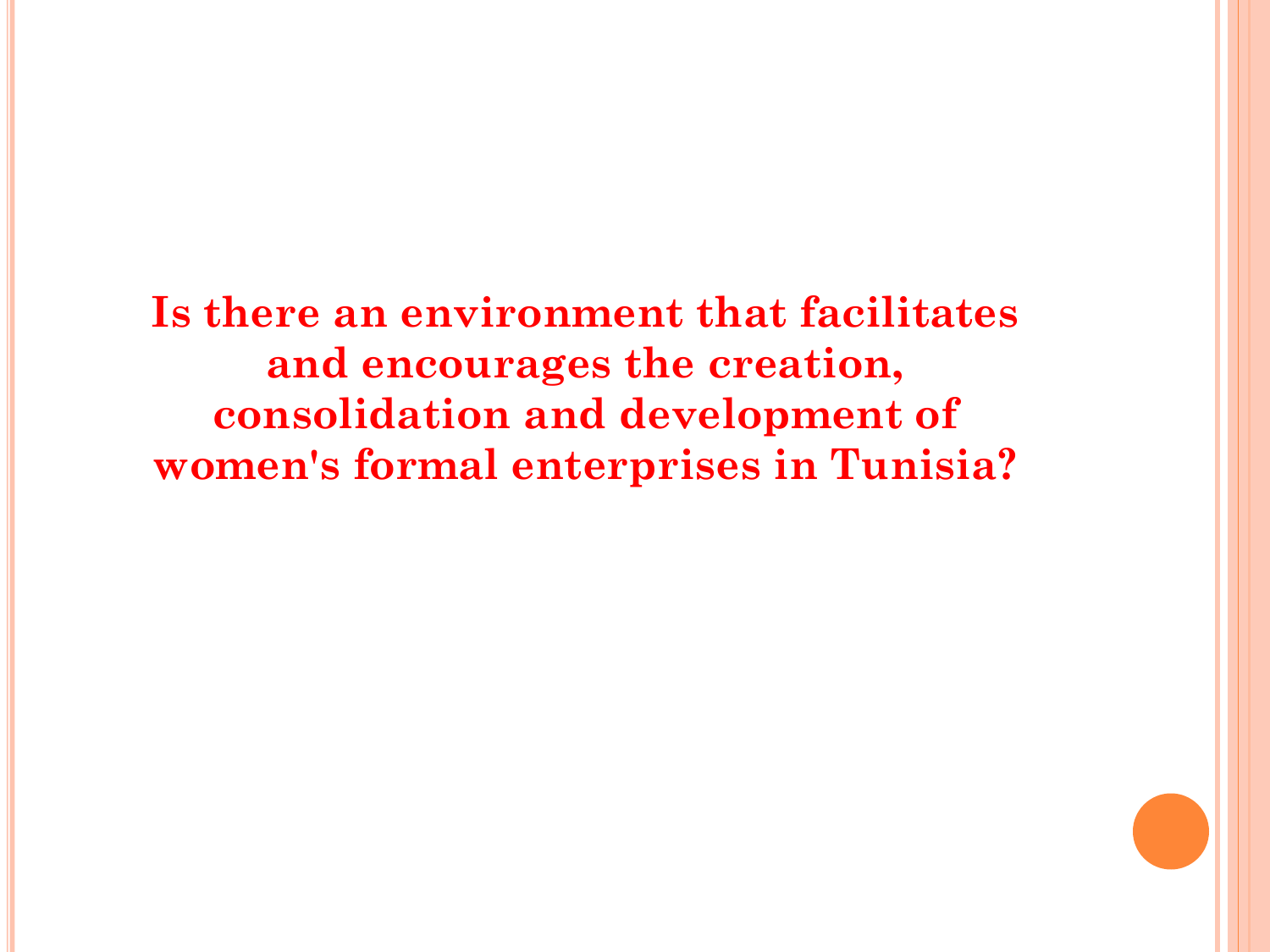Although Tunisia has always been considered as one of the most advanced Arab countries in terms of women's rights thanks to a family code promulgated in 1956, followed by the amendment of the labor codes, the penal code, nationality, etc. who have strengthened the rights of women in Tunisia; and despite the legislative reforms that have brought about equality between women and men from a family, economic and political point of view; lack of support, sexism, the extent of skills to be mastered, family constraints and lack of legitimacy still dominate the world of female entrepreneurship in Tunisia.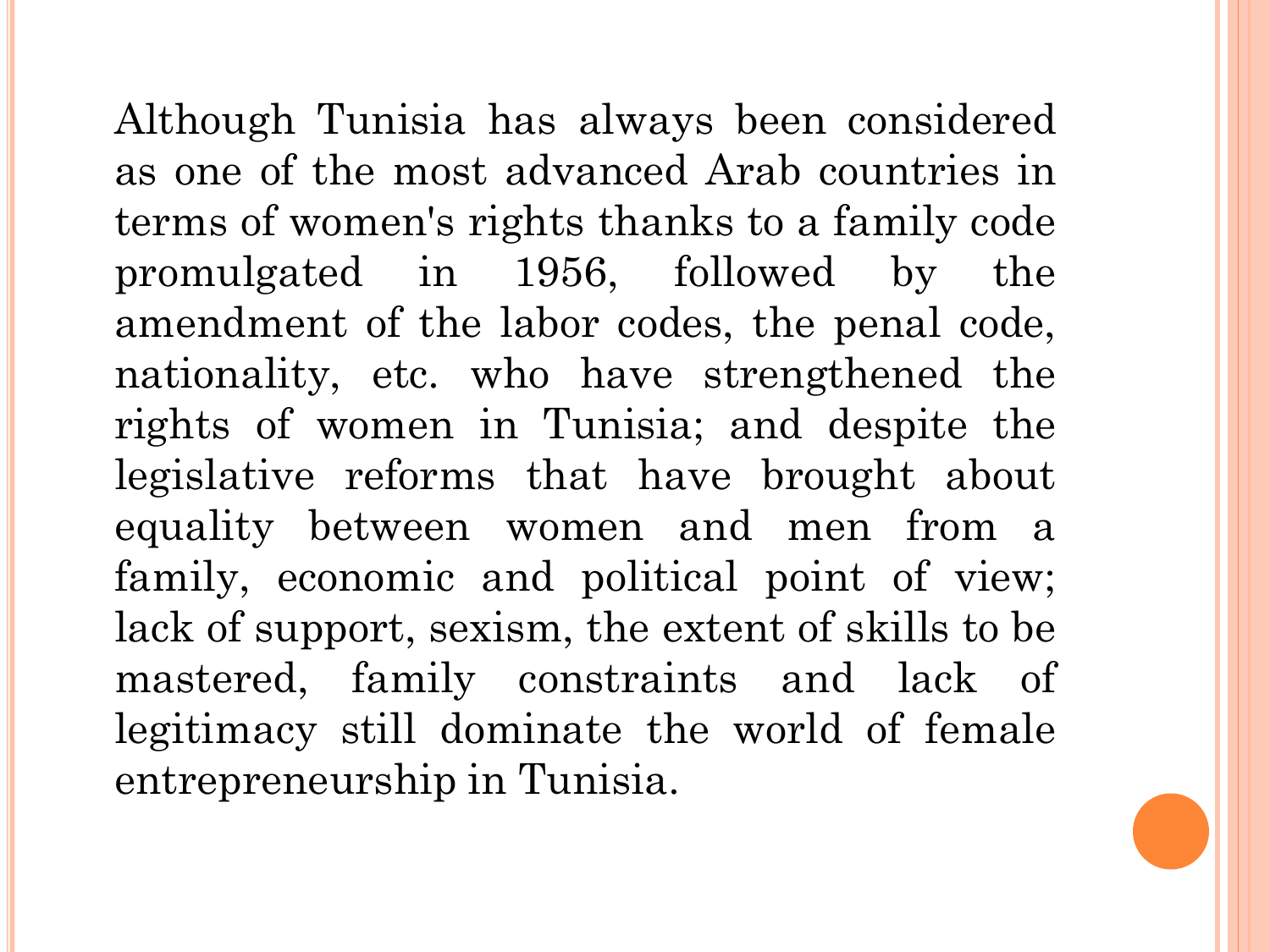There is also no systematic approach to integrating value chains, despite the fact that feminization brings distinctive competencies to the Board of Directors, and it contributes favorably to good governance, which offers competitive advantages.The entrepreneurial culture is not well anchored in Tunisian families, especially when it comes to women.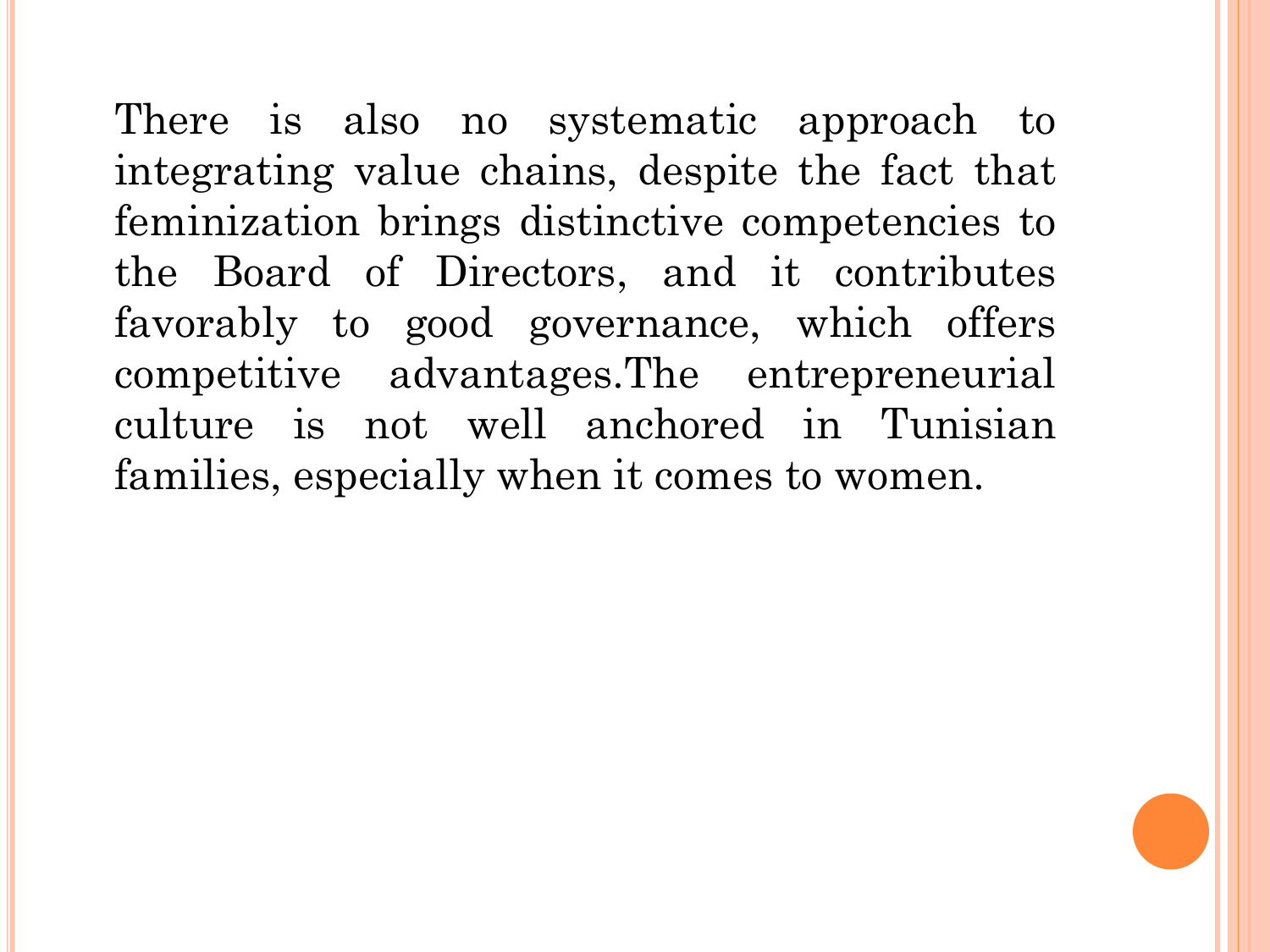These family constraints according to which finding an adequate balance between work and family remains a real challenge for women today. The reality of pregnancy, childbirth and infant care affects women significantly, which is not the case for men. These constraints are also more pronounced if husbands are not supportive of their wives' work. "The Northeast region is the least affected by this phenomenon, this could be explained by cultural factors that change from one region to another," says the study.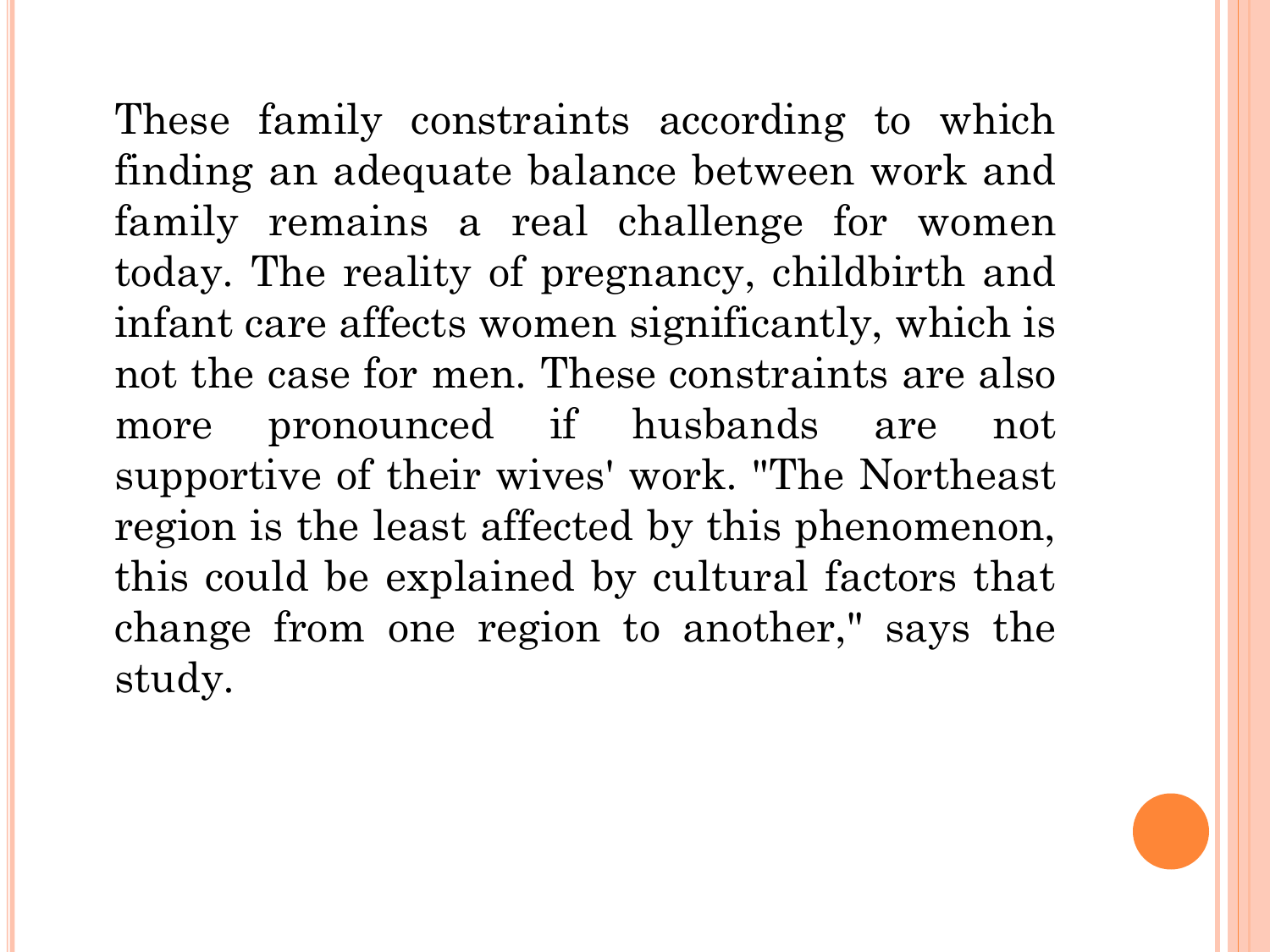**What are the real challenges faced by women entrepreneurs in Tunisia?** 

**Women entrepreneurs or project leaders: What are the Obstacles faced by them and the Recommendations necessary to support and encourage them?**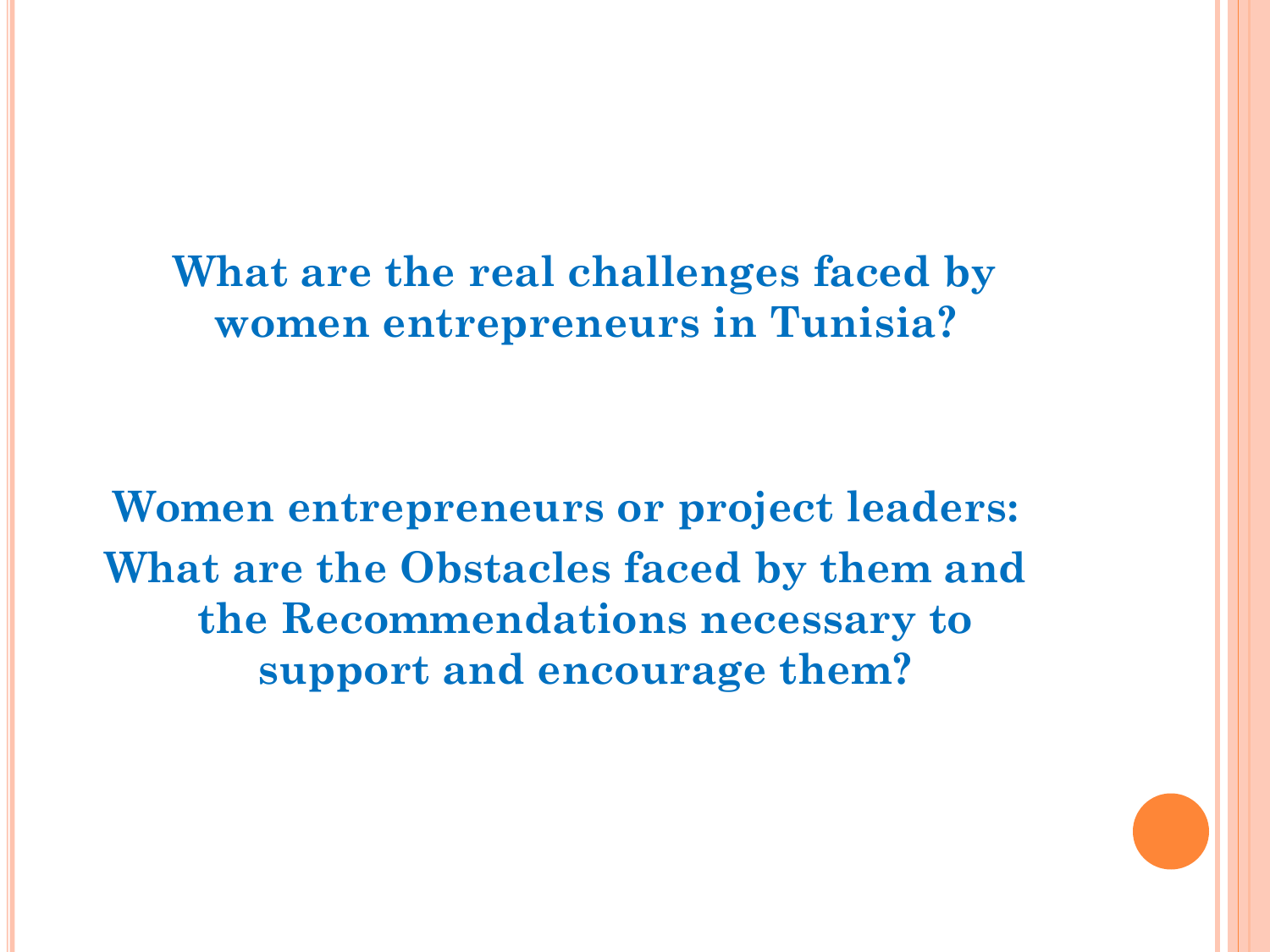# **OBSTACLES :**

Among the difficulties and obstacles of female entrepreneurship limited access to financing; and markets; lack of skills needed to manage and grow their businesses; and gaps in entrepreneurial culture.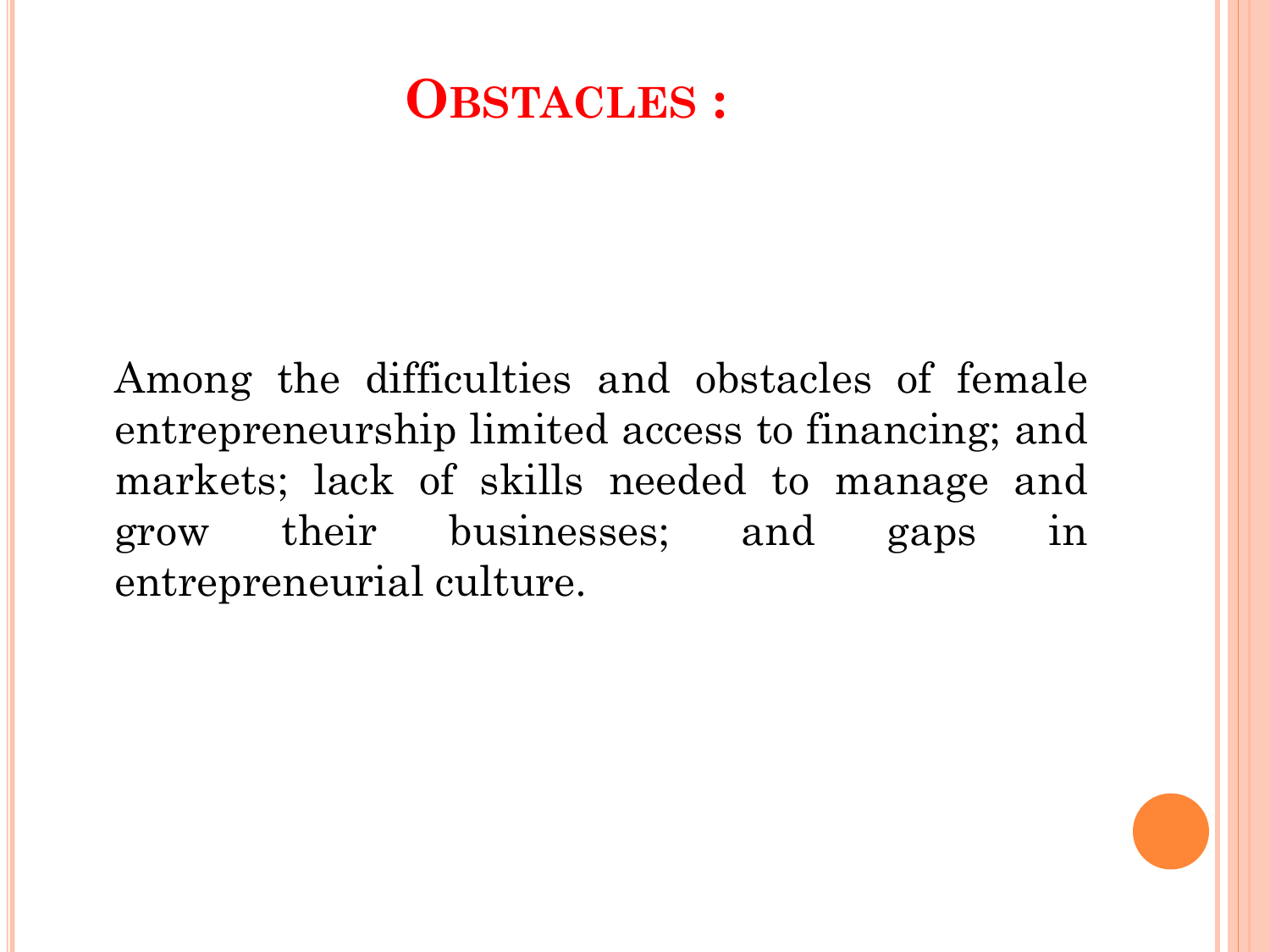Indeed, laws are not always enforced, and there is a culture and social norms binding for women. They suffer from de facto discrimination, which makes them structurally and sustainably disadvantaged compared to men entrepreneurs. The causes for which women can not start their businesses are essentially socio-cultural. These include family pressures, lack of coaching, lack of collateral and risk aversion. Access to finance is problematic for both men and women. Women are denied more loan applications than men. From there, accessing funding, or having equity, becomes more difficult for the woman.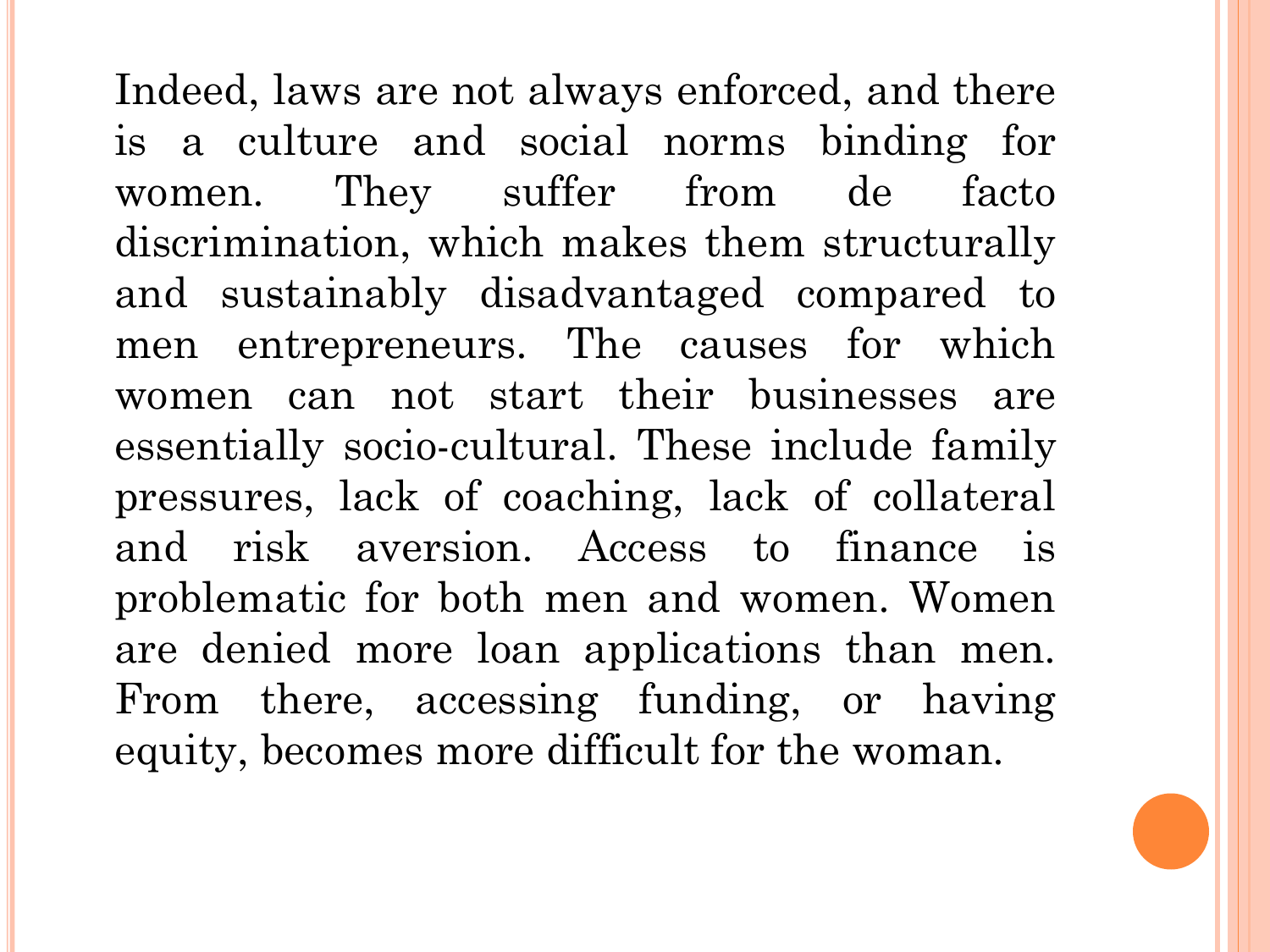In fact, according to a study by Nabes (**North Africa Bureau of Economic Studies)** , the refusal rate for loans is twice as high for women as for men.

The survey showed that SME credit institutions do not meet the needs of women entrepreneurs and only that 29% of BTS credits are awarded to women and 9% for BFPME credits. In Tunisia, it is SOTUGAR, whose capital is held by the State and banks, which offers loan guarantee mechanisms for SMEs.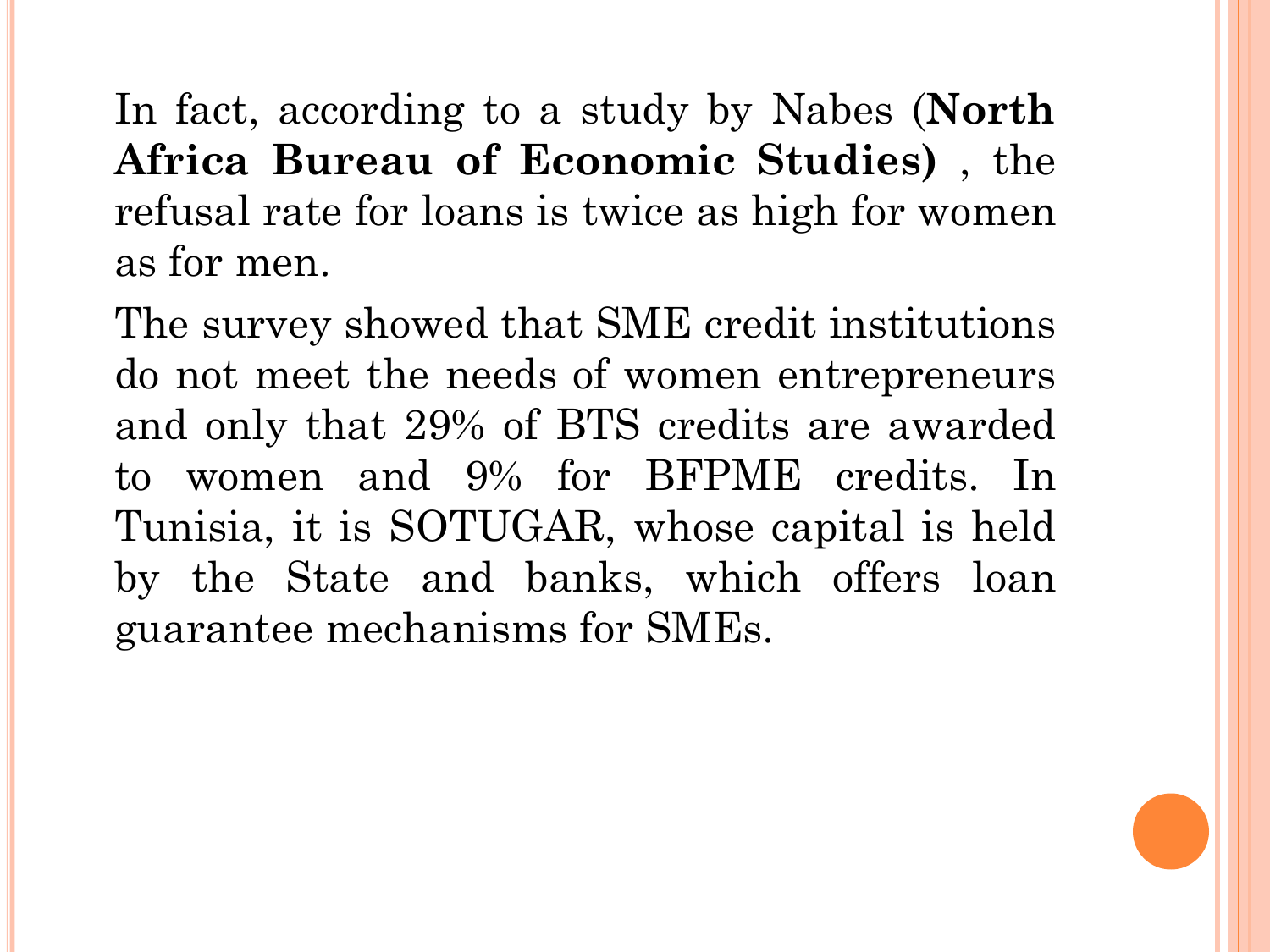### **"I'm not being listened, just because I'm a woman" !!!**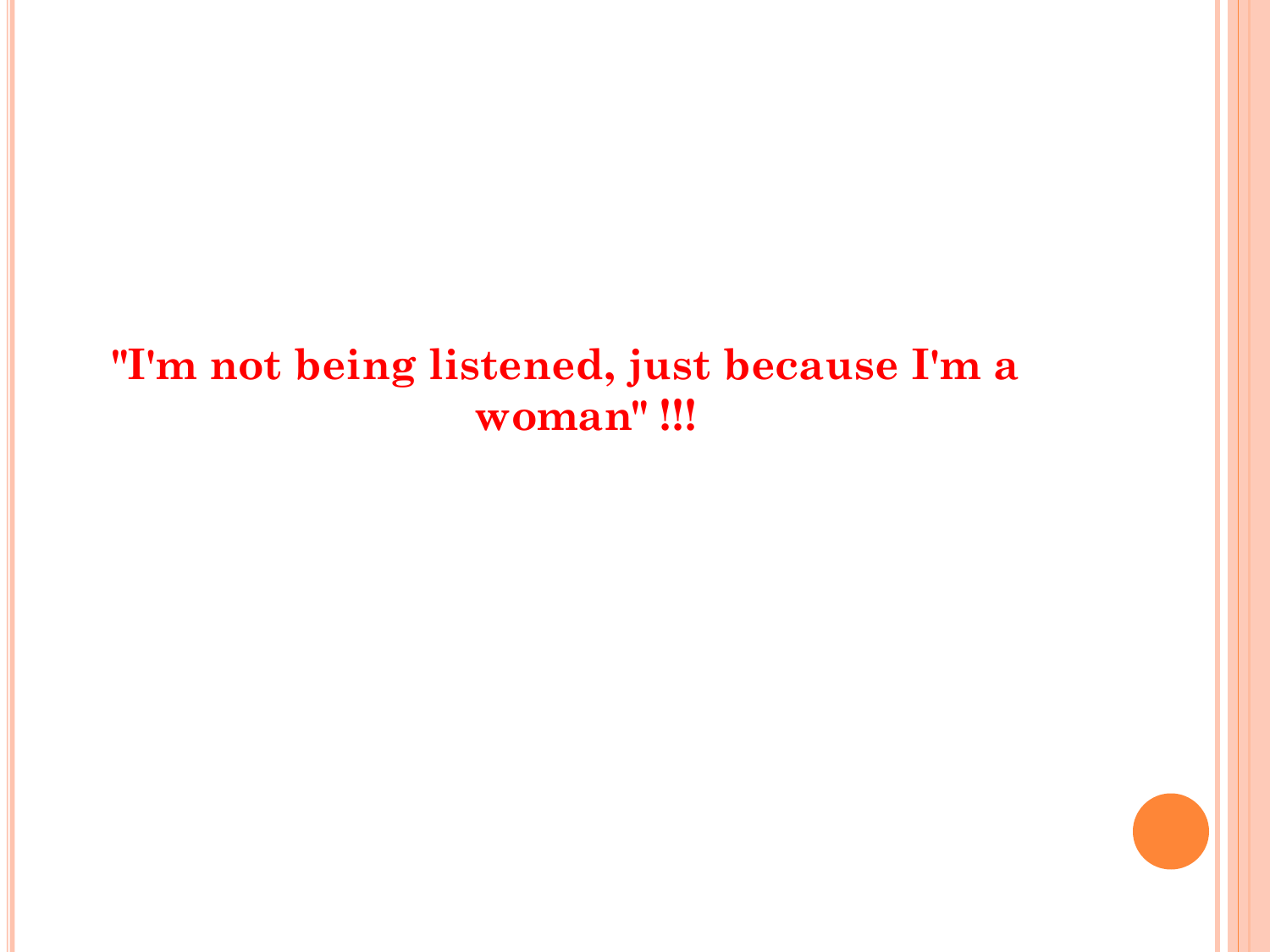Several women entrepreneurs were discriminated against during the assembly stages of their projects.

Several other women have difficulties in managing staff and product marketing and are sometimes mistrusted by their clients. Many women report that they lack the skills to run their businesses well, says the study. "I can not manage everything alone," says a company head in Tunis.

There is also the lack of support where the study shows that 75% of women have not had the opportunity or the opportunity to benefit from support in the creation of their business.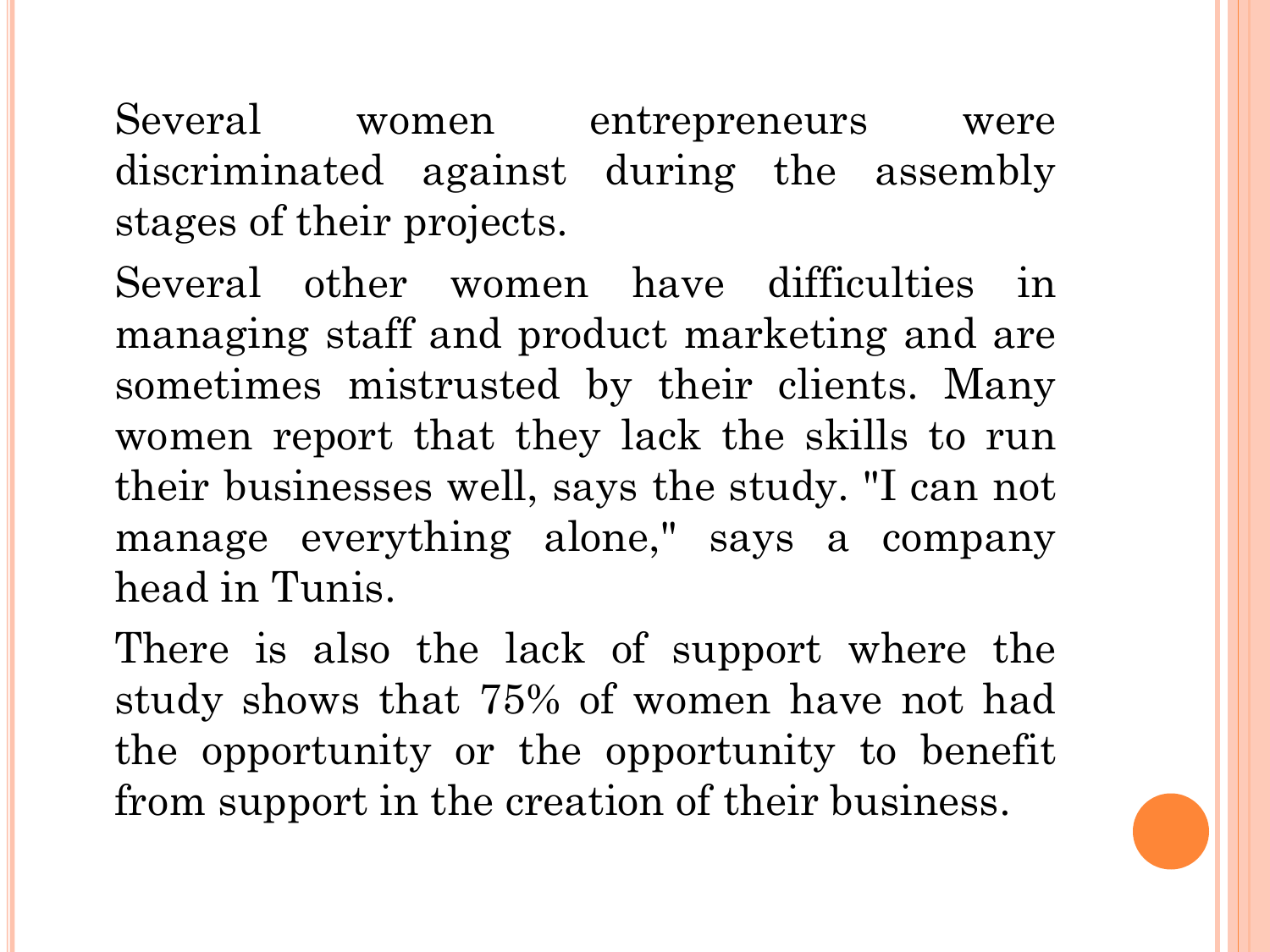While these barriers are specific to women entrepreneurs, other common barriers are added to the list, namely lack of funding and bureaucratic administrative delays. According to the study, 68% of women entrepreneurs did not have the funds to start their businesses. A major problem that manifests itself as "women do not usually have properties in their name, they do not have any real guarantees to present to receive a loan," said the survey. According to the ILO report, women manage business resources better than men, yet "their participation rate in the workforce is only 26% compared to 70% for men ...".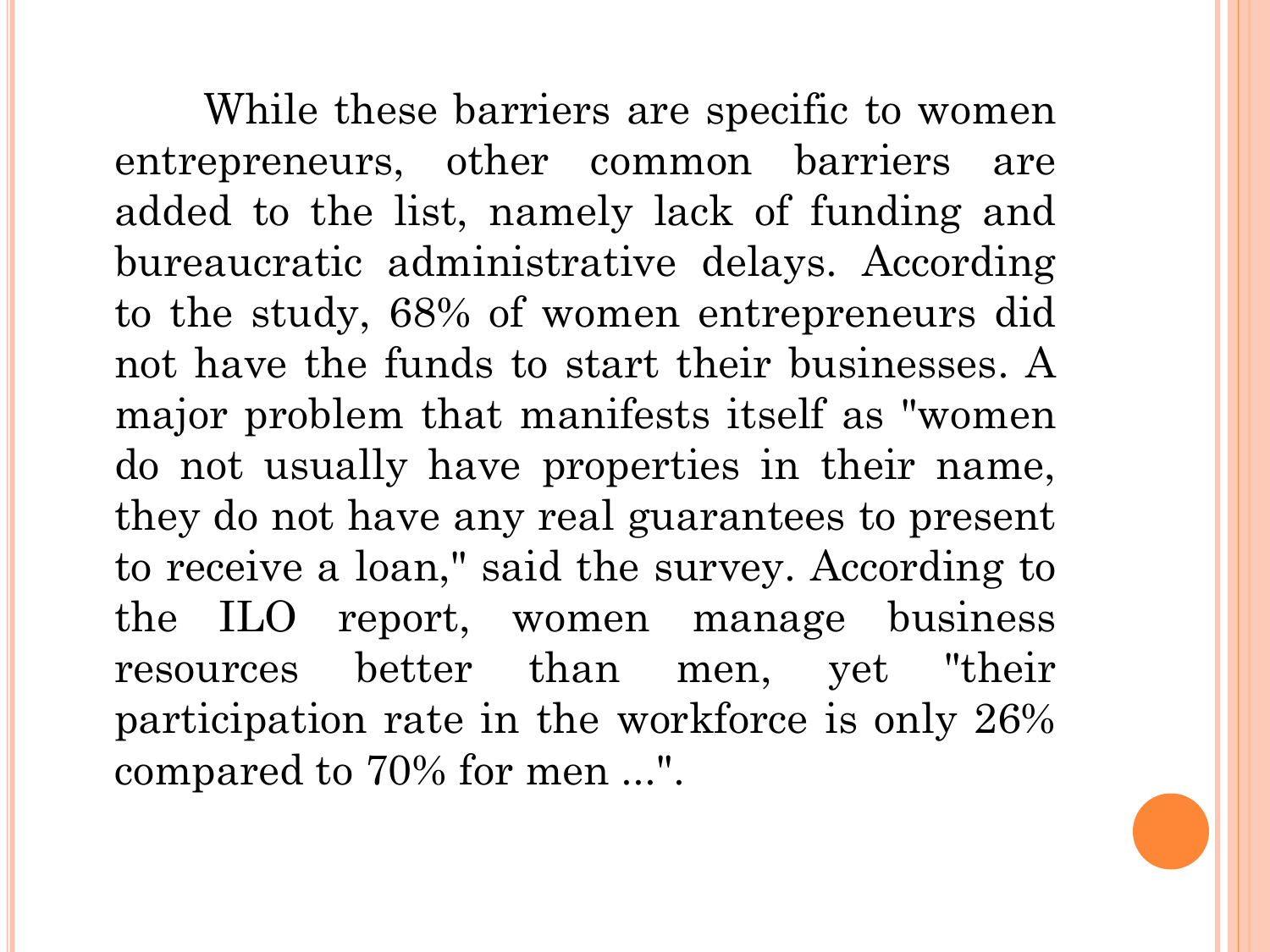Monitoring the number of approved projects refers to a large gap between women and men. The distribution of all the projects approved by the BFPME shows that 17% are projects initiated by women promoters and 83% were initiated by male promoters (see Figure 5). For approved projects, the average cost of an approved project for a woman is estimated at 568 thousand dinars while the average cost of an approved project for a man is estimated at 800 thousand dinars26; a difference of 40.8% for men.• Women make up 43% of the recipients of BTS credits, and only 29% of the amounts.• For the BEPME, the share of women in loans granted is 9% of beneficiaries for an average credit of 158,000 dinars against 232,000 dinars for men.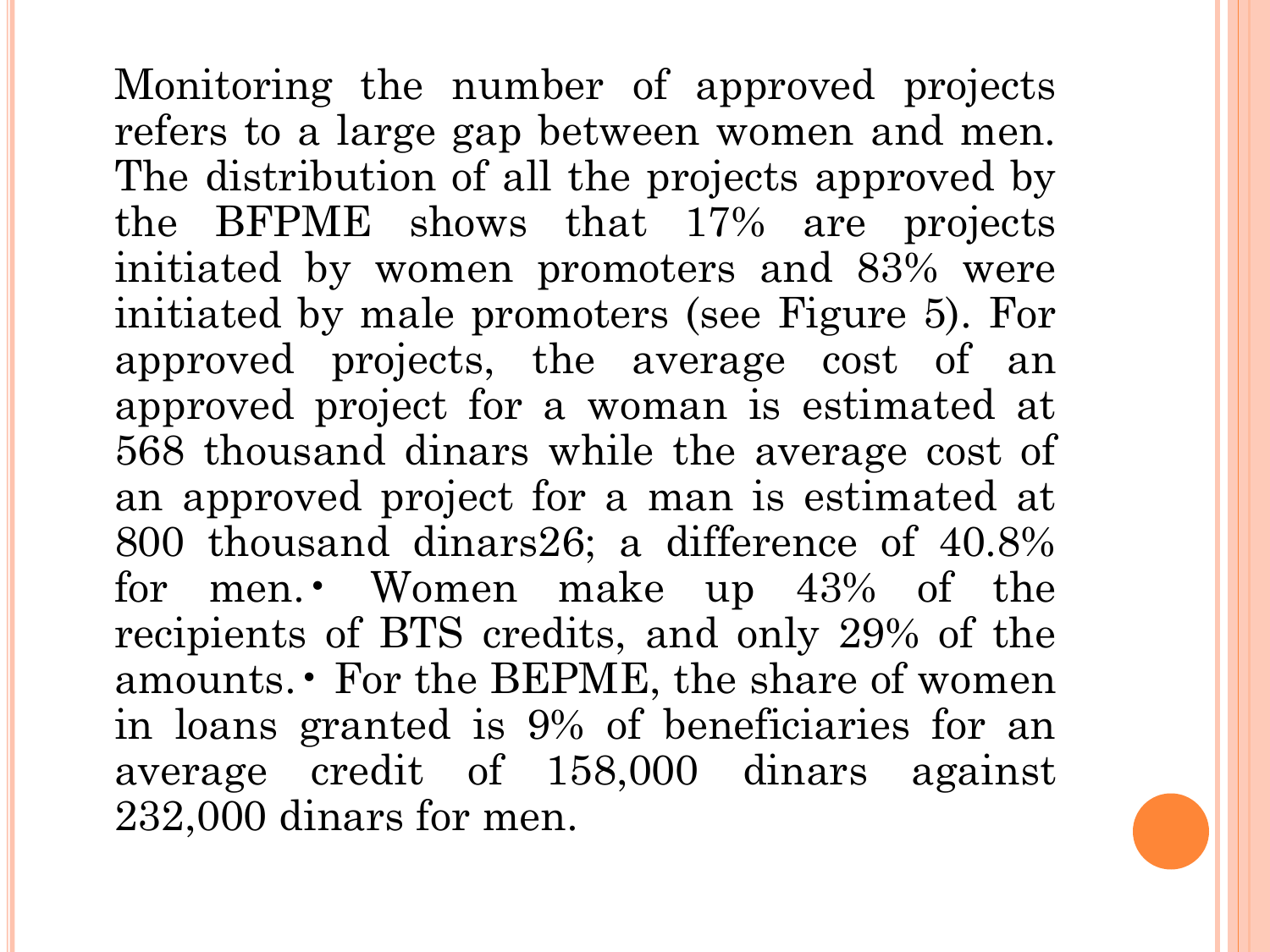### **Distribution of all the projects granted by the BFPME,**

**by sex.**Source: BFPME, 2015.

The study of the number of gender-sensitive project dynamics shows that there are two trends in the gap between women's and men's projects. This gap reached its peak in 2011 with 37 projects for women and 200 projects for men. Then, starting in 2012, the number of projects granted for women and men has been on a downward trend until 2015.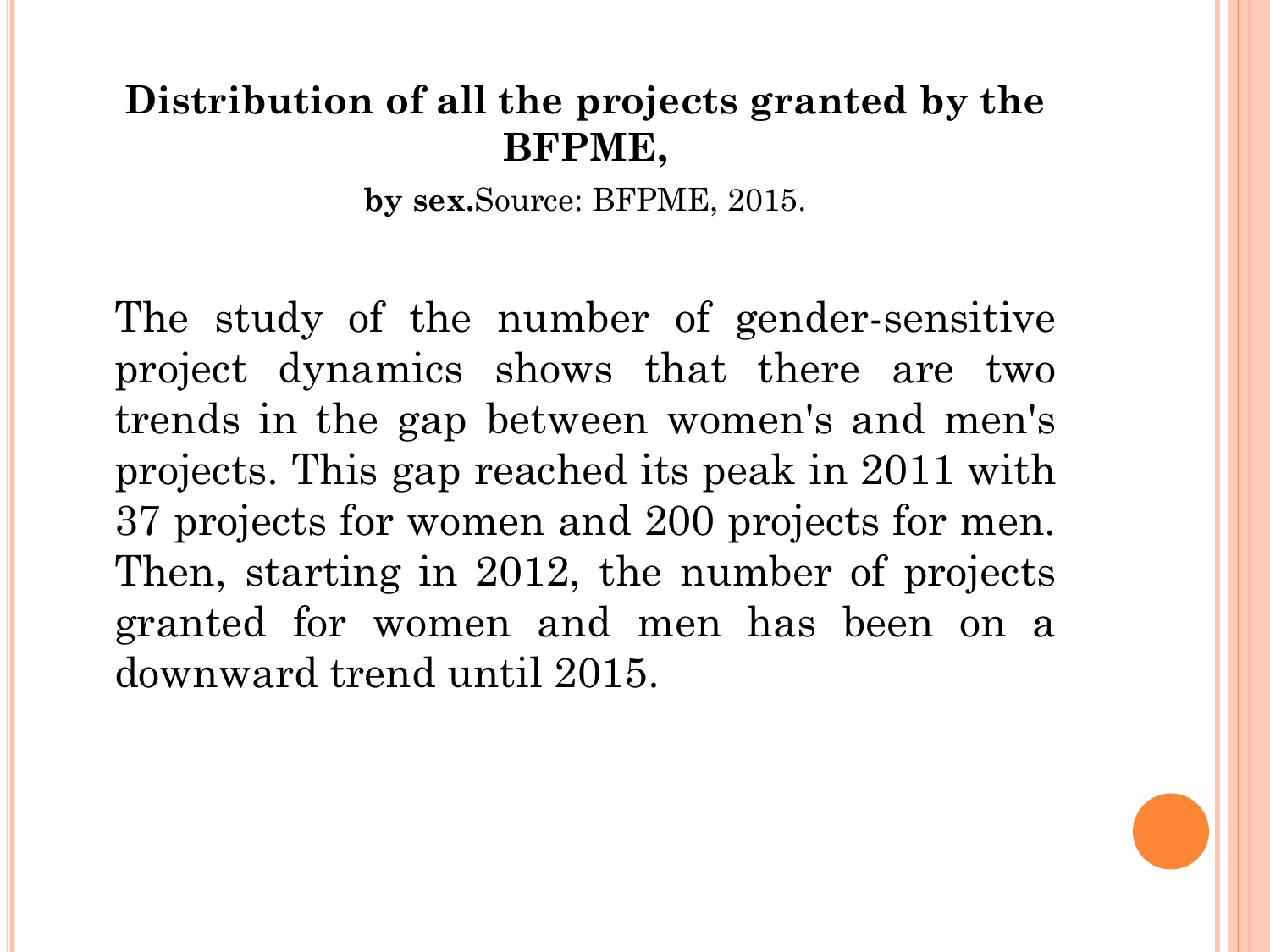### **Evolution of the number of projects approved for funding, according to the sex.**

Source: BFPME, 2015.

The industry breakdown shows that 65% of approved projects for women are concentrated in the textiles and clothing industries (24.8%), the services and miscellaneous sector (20.9%) and the agro-industries. food (19.3%). Men invest, for their part, in the first place, in the agri-food industries up to 21.6%, the service sector and miscellaneous to 18.4% and in 11.1% of cases in industries textiles and clothing.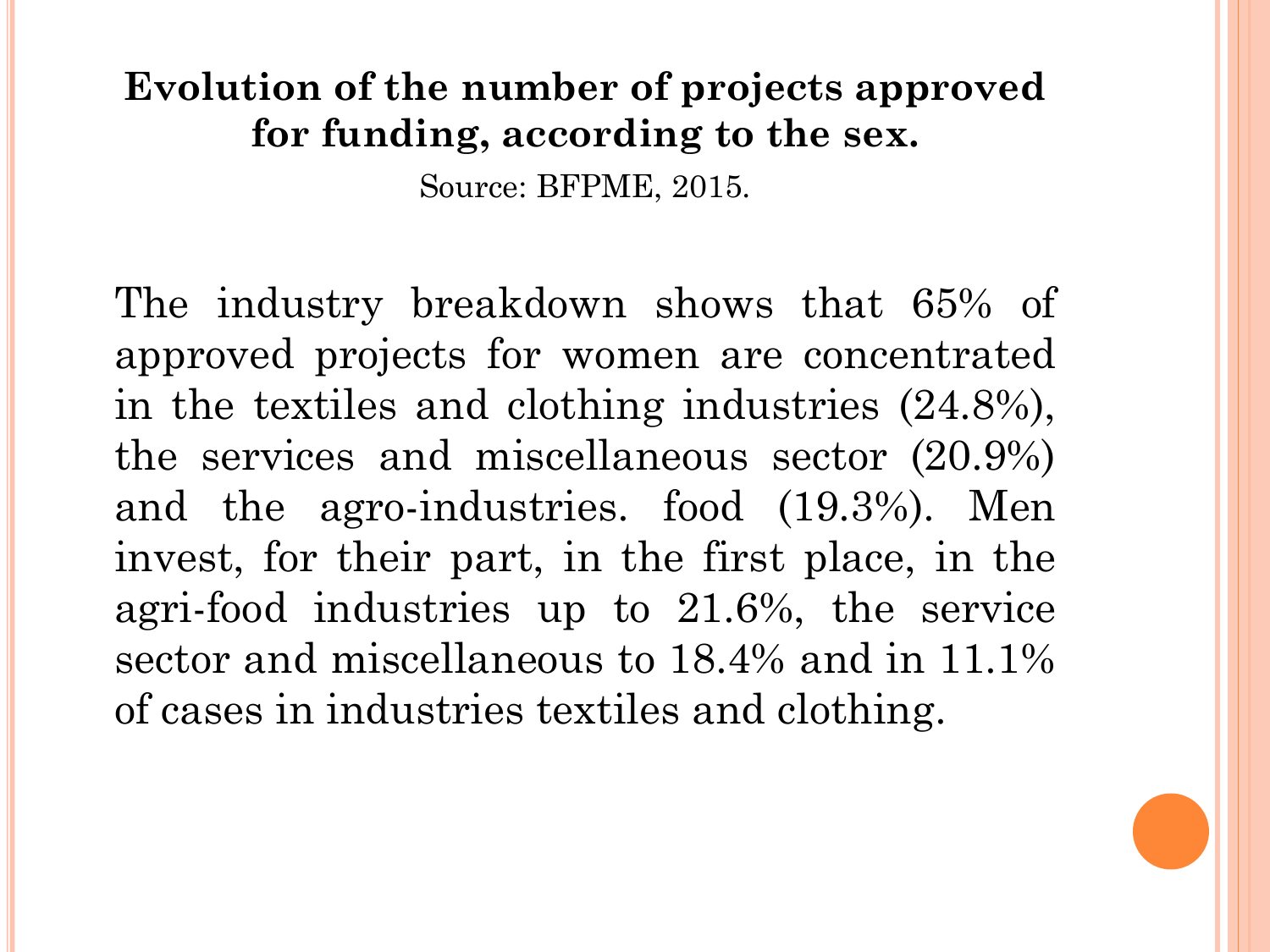## **CHALLENGES :**

In recent years, following the Tunisian revolution of 14 January 2011, there have been initiatives and a push towards legislative reforms that have made it possible to establish gender equality from a family, economic and political point of view.This can only be done with a new dynamic, also encouraging the achievement of all these challenges.Also despite the inequalities with women, it is clear that their motivations are not extinguished, quite the contrary, they actively participate in the economic development of the country and around the world. But this participation is high especially in family companies and informal entrepreneurship: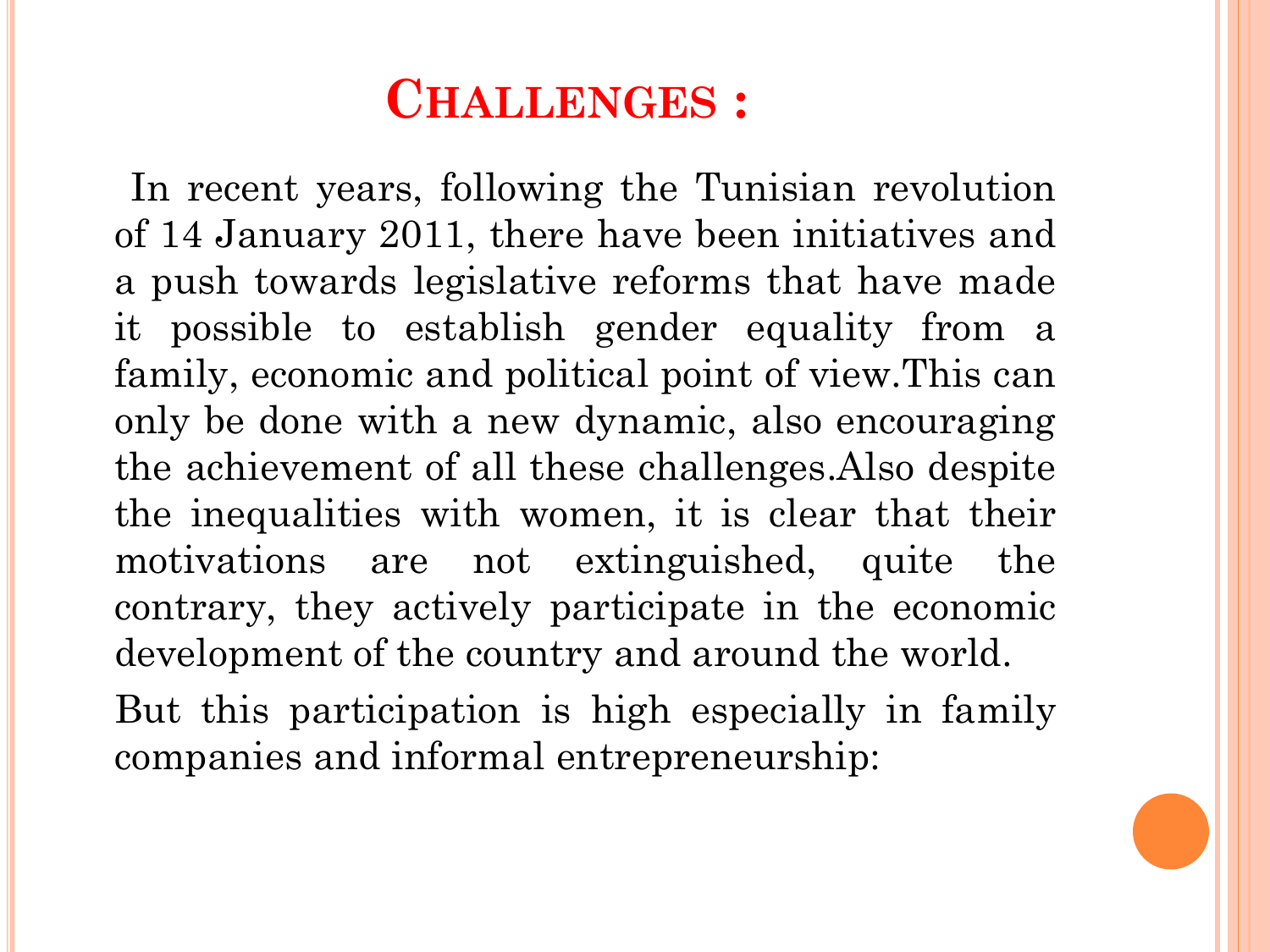#### **\* Women's participation in the informal sector**

According to the International Labor Organization (ILO) and in the framework of the national assessment of the development of women's entrepreneurship in Tunisia, women are less present in micro-enterprises in the informal sector, which make up 22% of workers ( INS, 2014a). Moreover, the proportion of women who work in self-employment (as selfemployed, bosses or associates) in microenterprises in the informal sector is lower than the proportion of men: 50.3% of women workers compared with 69.3% of women. workers (INS, 2014a, 13). The share of women among the selfemployed in the informal microenterprise sector is 16.7%, compared with 22% of all workers.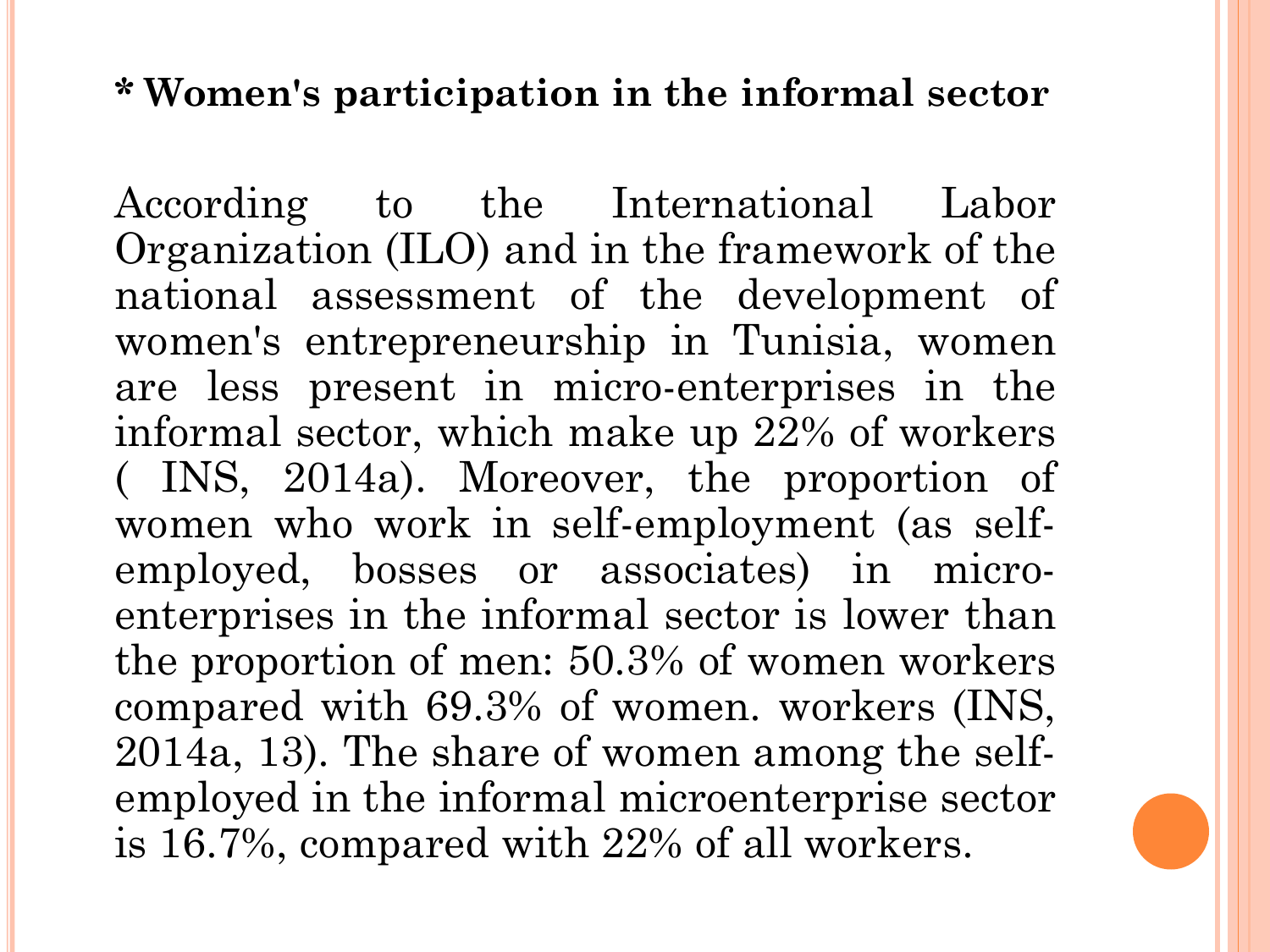These self-employed women operate in the services sector 41%, trade 51.4%, industry 6.1% and construction 0.4%, (INS, 2014a, 32).

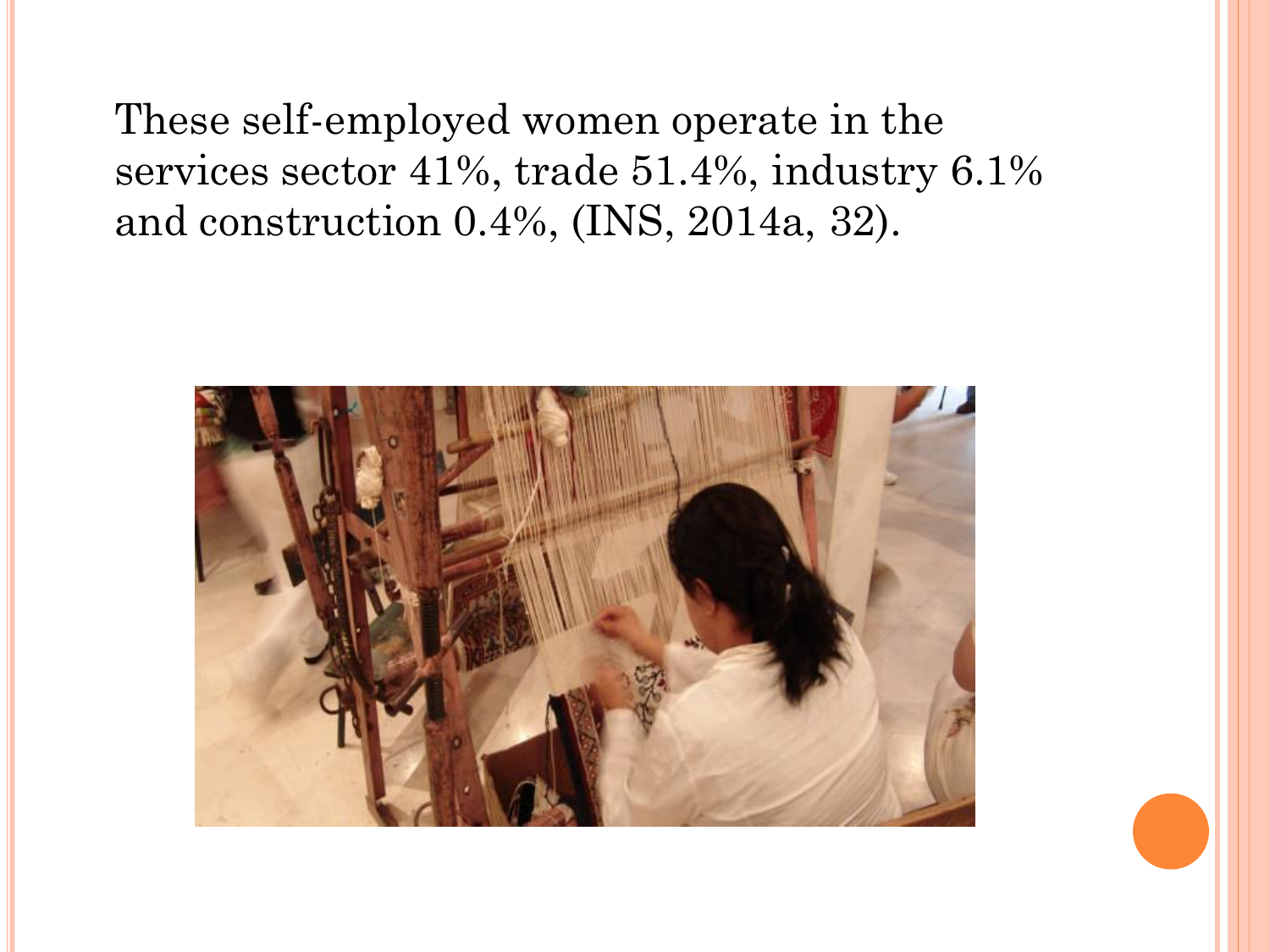#### **Value chains that integrate women-owned businesses:**

There are some initiatives to integrate womenowned businesses into value chains, but women are generally uninformed and not targeted for capacity building. " There is no systematic approach to integrate value chains, despite some national initiatives, but also international organizations (such as the UN, the WB, the EU, the ILO ...); however, these initiatives remain isolated and not systematic.These women express a need to be supported more on certain axes.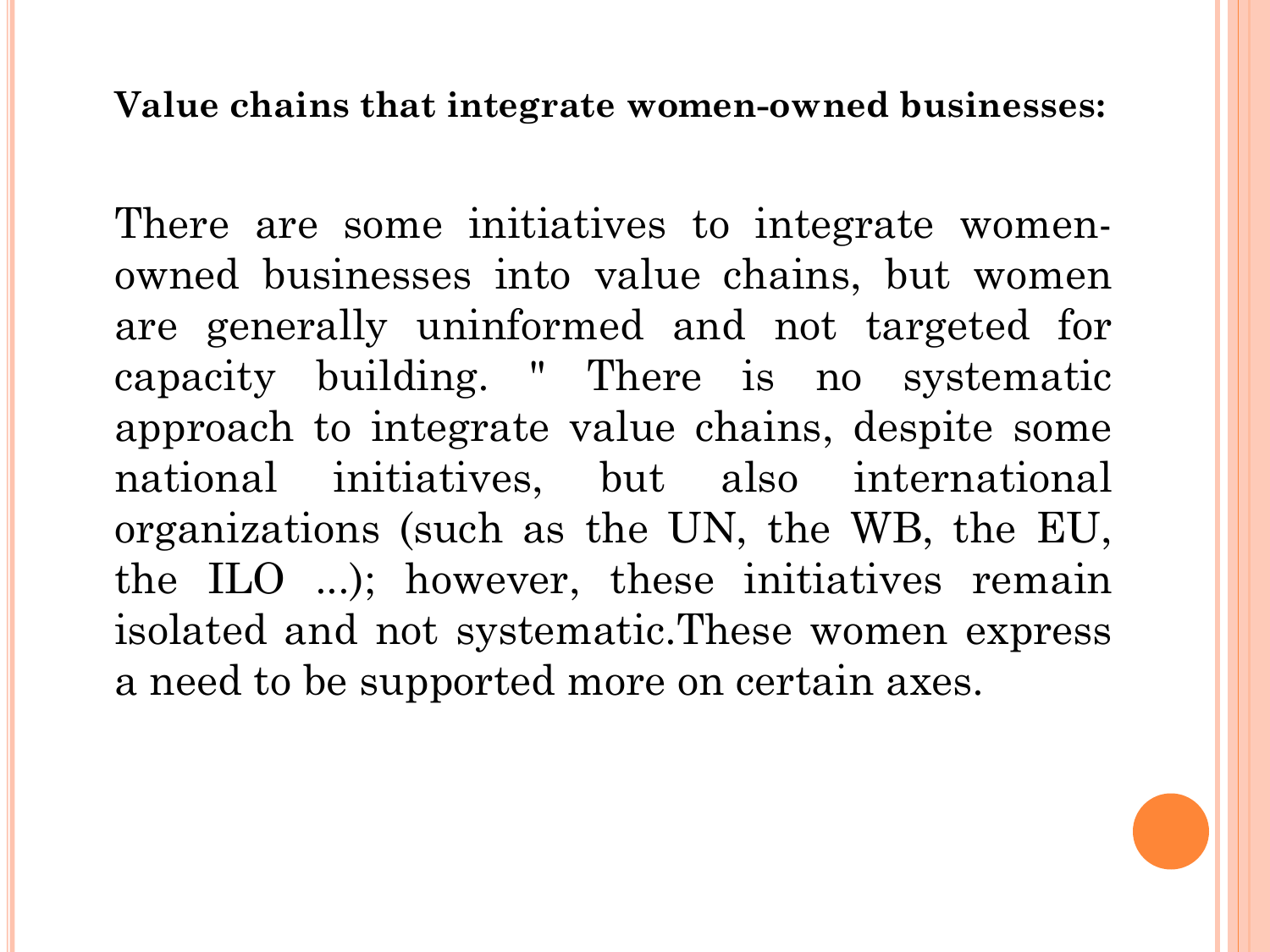# **RECOMMENDATIONS:**

A dialogue has been initiated between women entrepreneurs and national and international organizations in Tunisia to find a solution to the problems that inhibit female entrepreneurship. Among the proposed recommendations are the removal of barriers such as time constraints due to family responsibilities, discriminatory inheritance laws that result in lack of access to financial institutions, and greater opportunities for women to undertake Institutional capacity building to better understand the specific needs of women entrepreneurs and to improve the provision of support.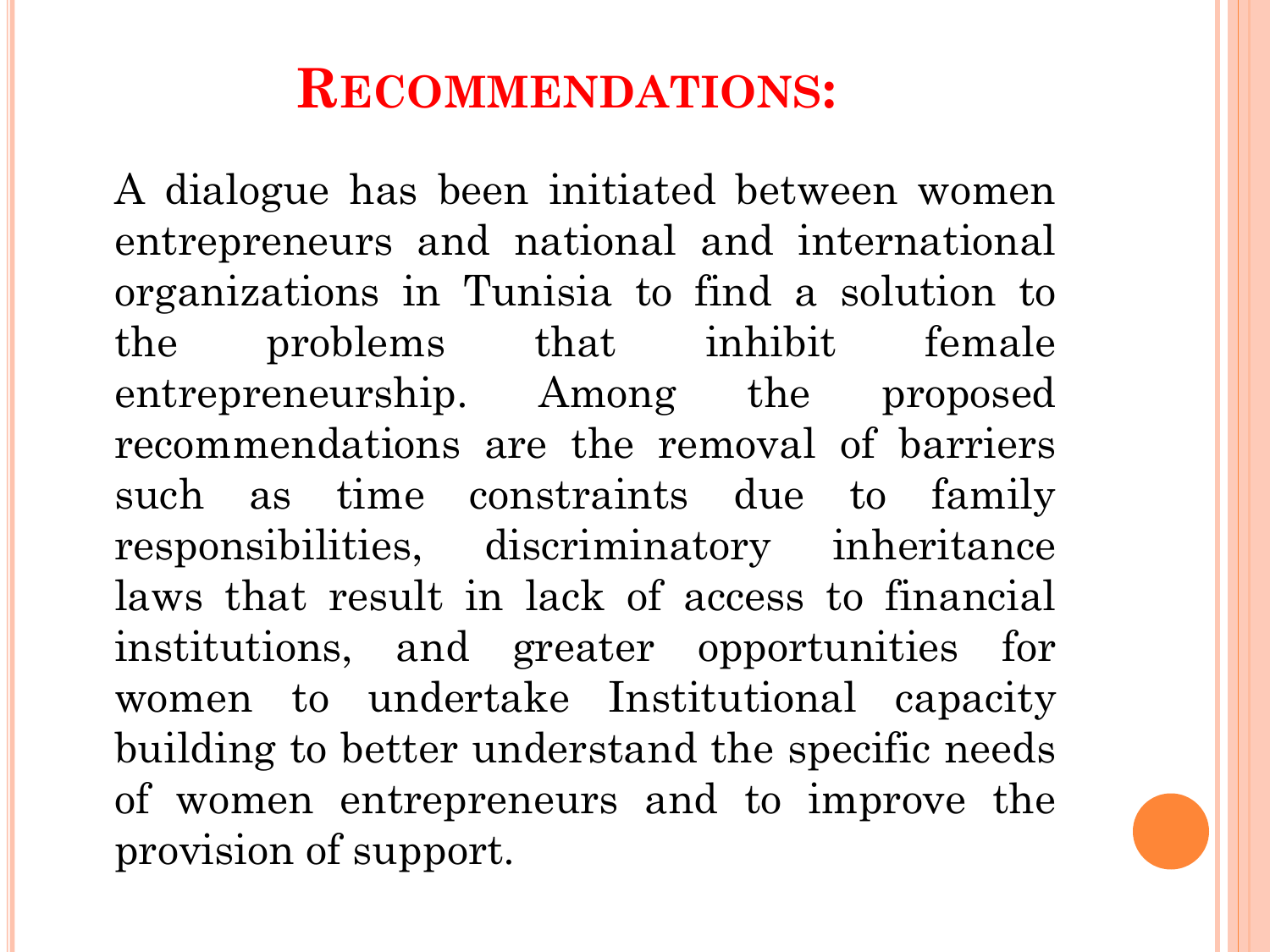### Additional efforts are needed to encourage women on entrepreneurship:

- Entrepreneurship and financial inclusion;
- Decision-making;
- Women's leadership and participation in public life;
- Social norms and the legal framework.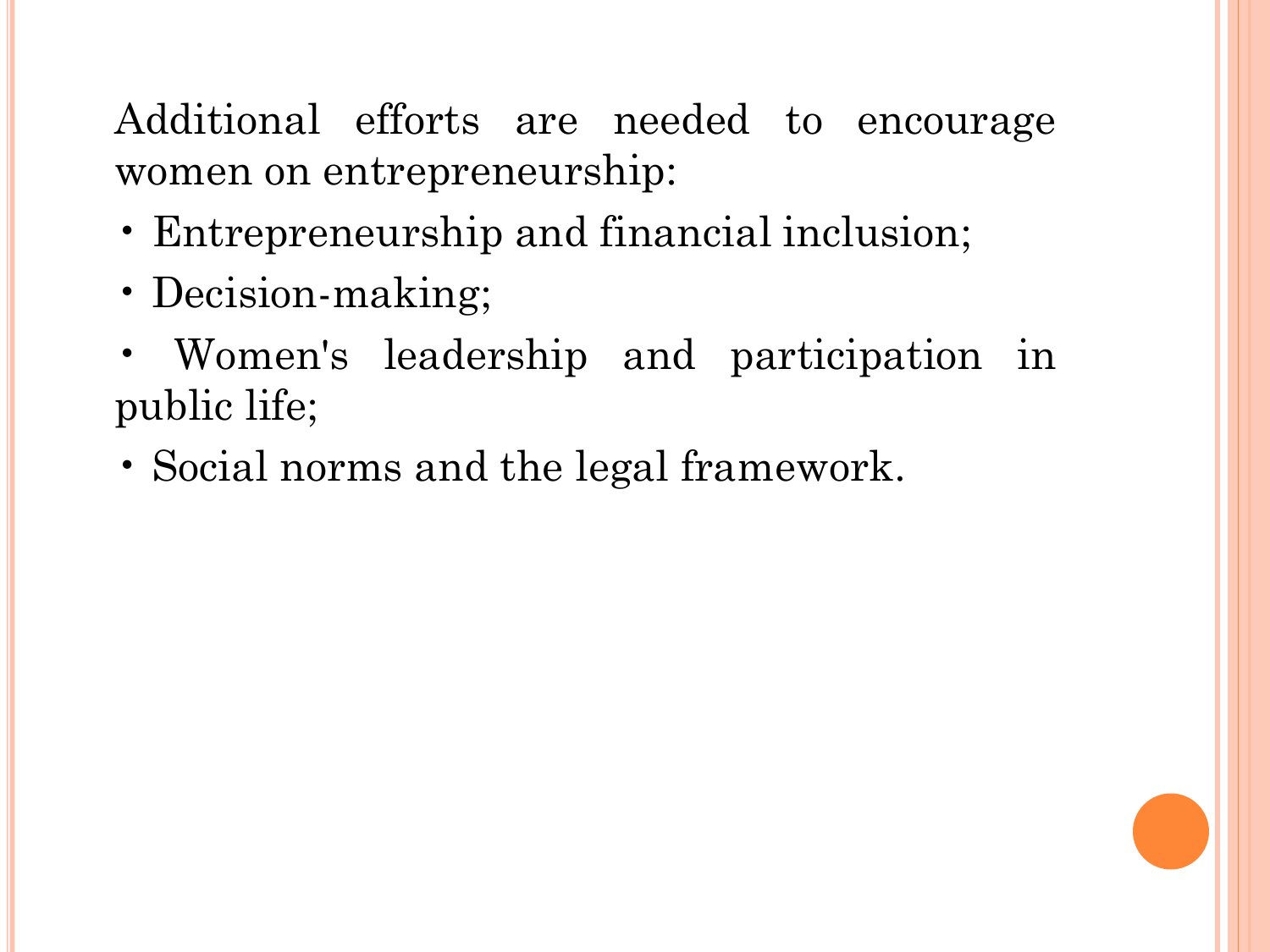### **« Two-thirds of tertiary graduates in 2013 are women. Their participation rate in the workforce is only 26% compared to 70% for men »**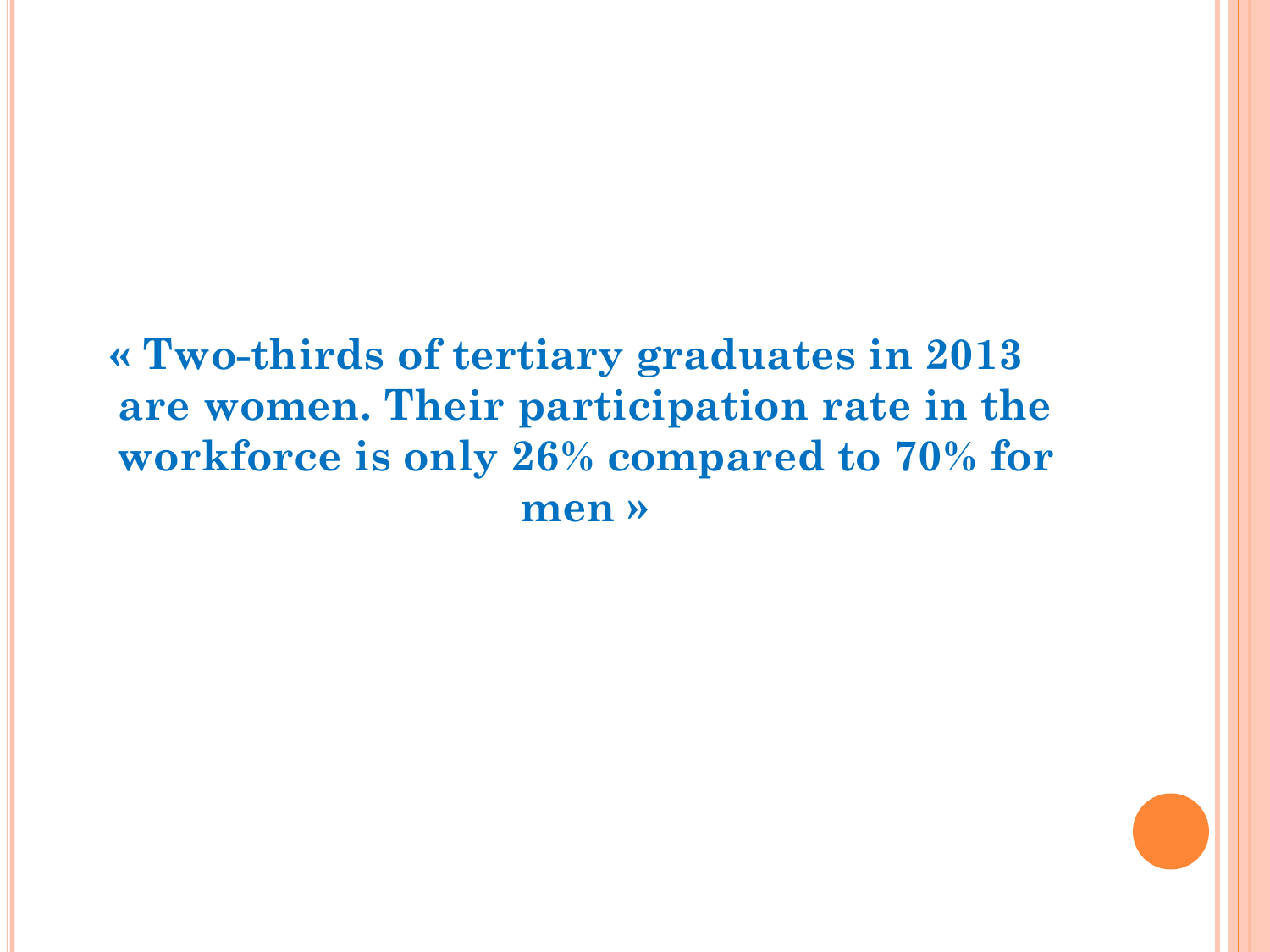As part of the activities of the National Plan for Female Entrepreneurship conducted by the Ministry of Women, Family and Children (MFFE), as well as for capacity building at the regional level, training on women's entrepreneurship was organized with "UN" (Uniated Nation) Women support for executives and project managers.

- $\checkmark$  Strengthen the knowledge of the process of women's entrepreneurship and women's economic empowerment;
- $\checkmark$  Strengthen the knowledge of support structures, support corporate finance procedures and useful information on entrepreneurship;
- ✓ Definition of missions, skills requirements and constraints related to positions held by women in relation to female entrepreneurship;
- ✓ Presentation of recommendations and proposals for the design of a Regional Skills Management Model for Women's Entrepreneurship.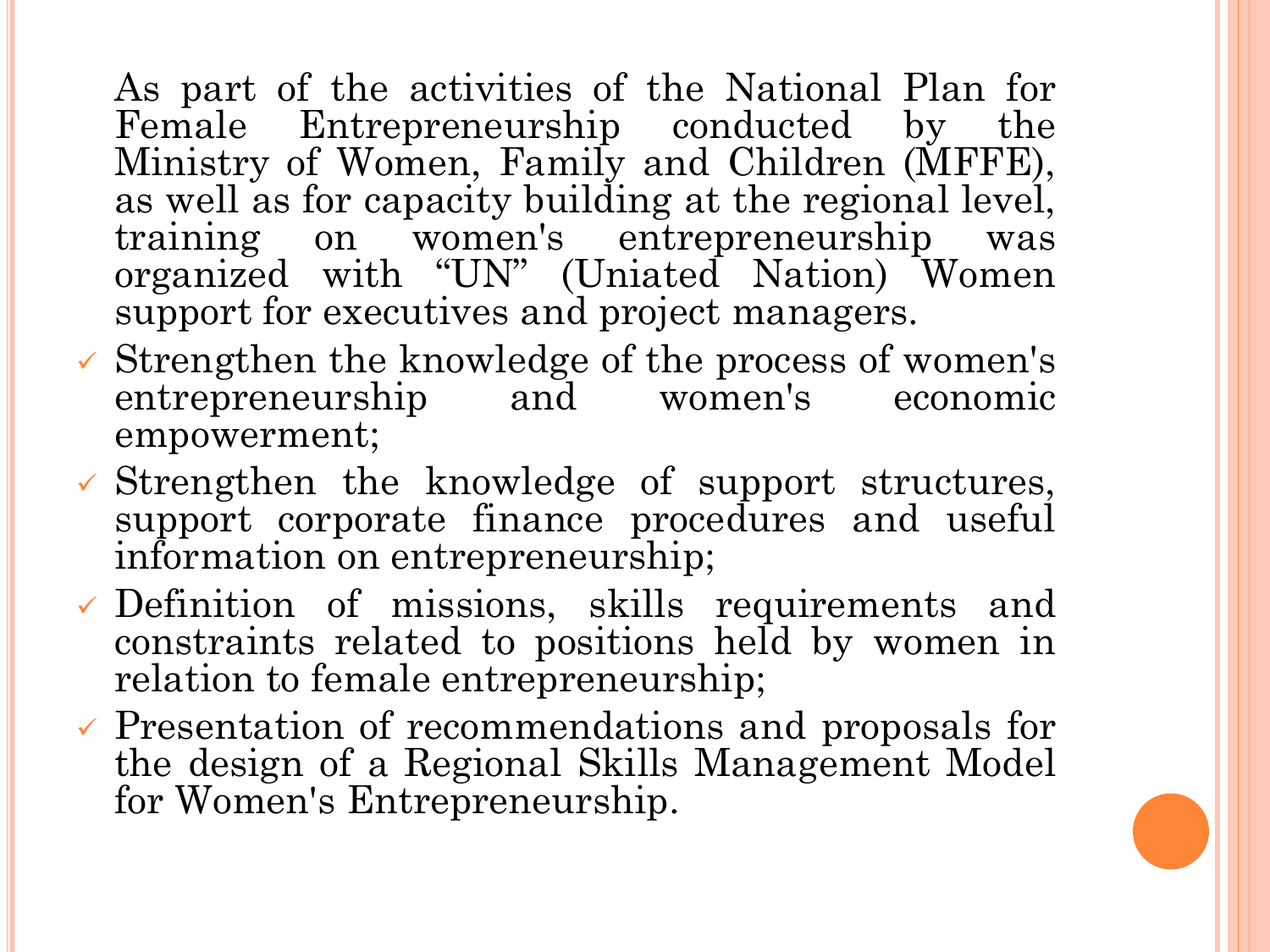### A- HORIZON RECOMMENDATIONS

- ❖ Provide for simplified and standard procedures (registration, taxation, CNSS ...) allowing women in the informal economy to move more easily into the formal economy, with a minimum of costs and deadlines, and a tax scale.
- ❖ Make women in the informal economy aware of the benefits of moving to the formal economy Medium term.
- ❖ Make women aware of their economic rights and the remedies available to them.
- ❖ Awareness of equality issues in inheritance.
- ❖ Ensure the proper enforcement of property rights for women (including by encouraging registration on behalf of both spouses of property owned jointly by the couple)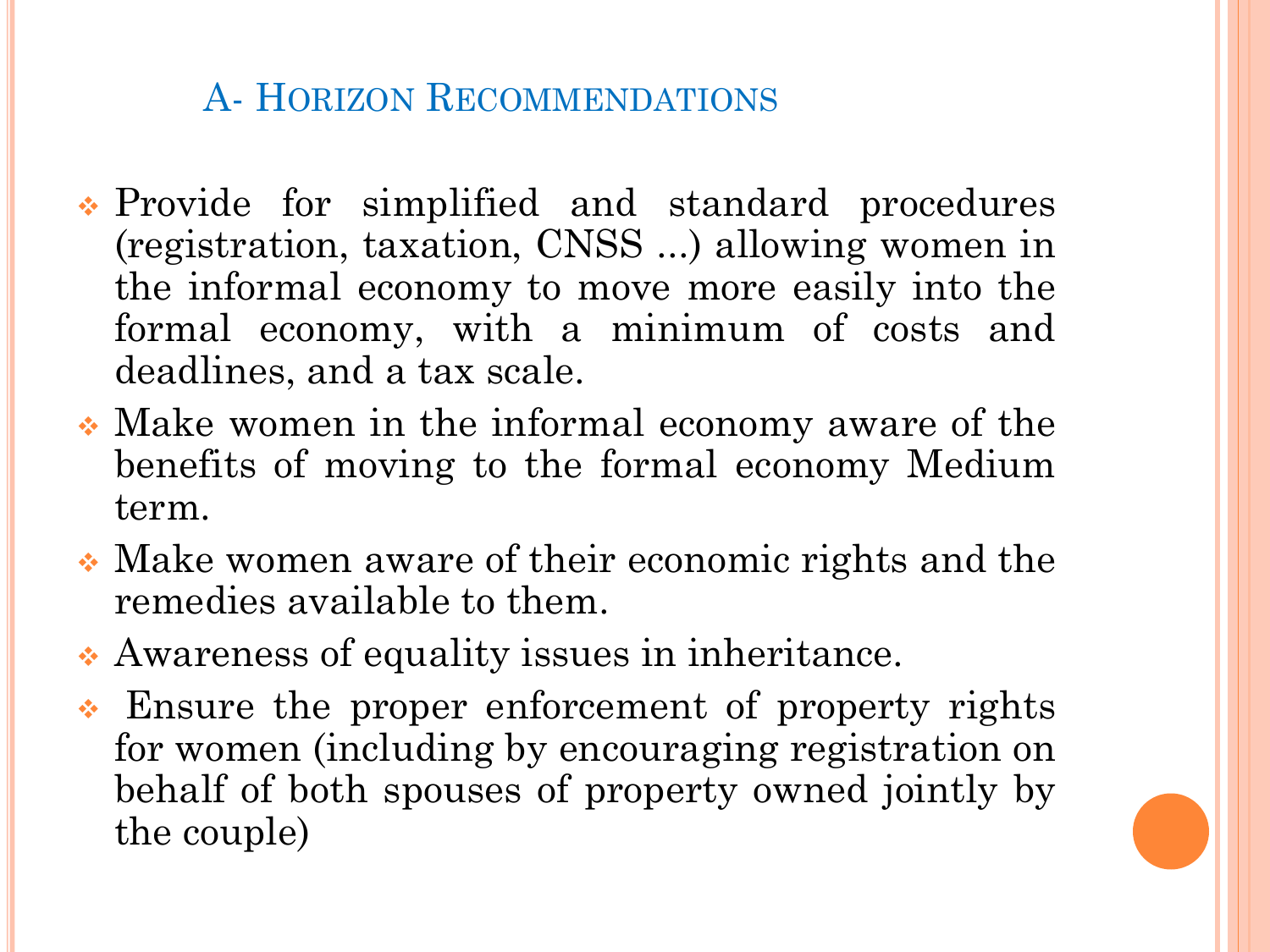### B- NATIONAL ACTION PLAN RELATED TO WOMEN'S ENTREPRENEURIAL CULTURE DEVELOPMENT

- ❖ Organize regional forums for women's entrepreneurship:
- Focus the event on meetings between CFE and local and regional structures;
- Make information more accessible in these forums and facilitate contact with all organizations.
- ❖ Promote CFE success stories:
- Share CFE success stories via media, social networks and mentorship programs to allow women to have referrals
- Create a television show, radio show, website and use social media to promote women's entrepreneurship.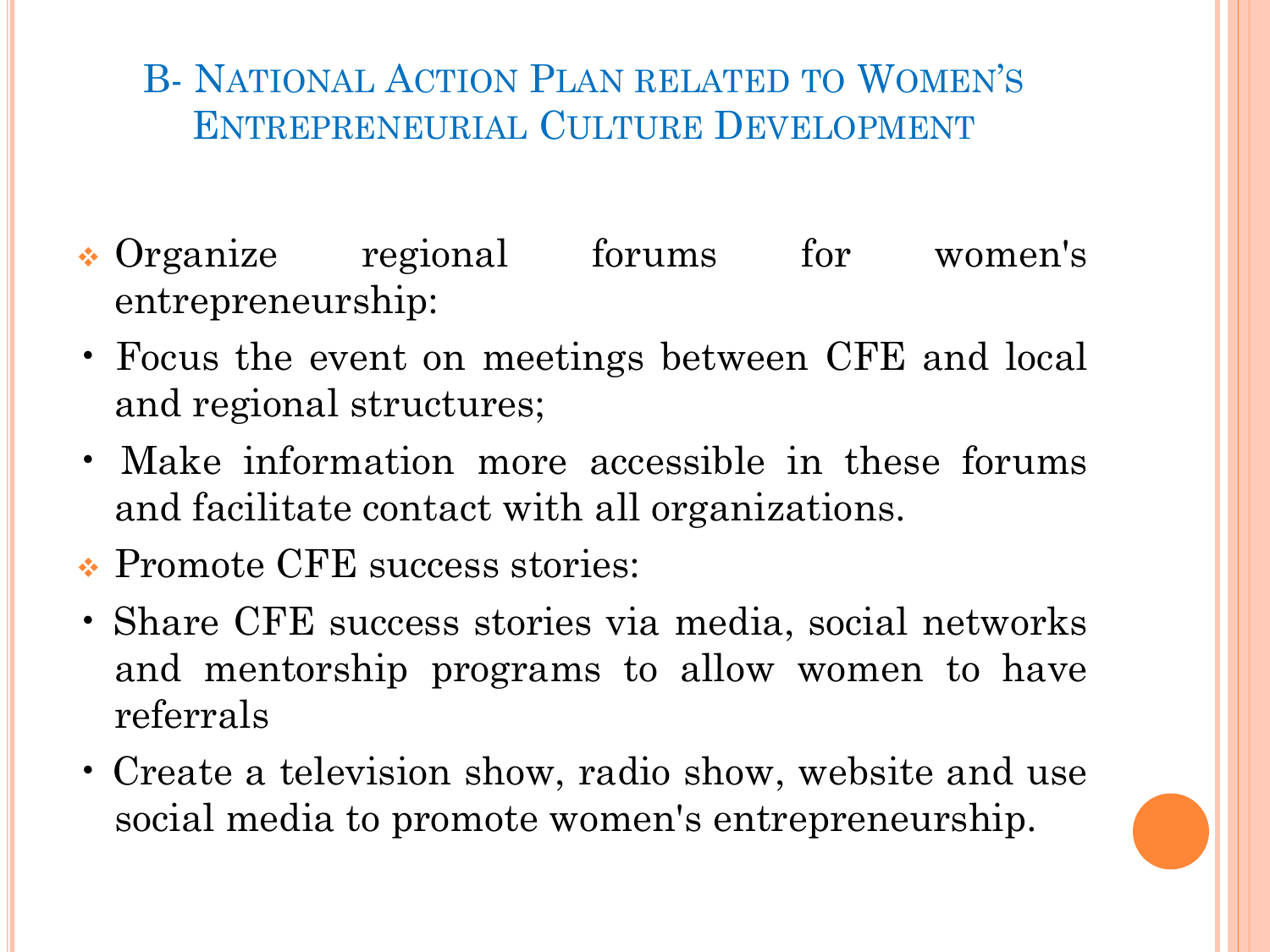- ❖ Facilitate access for women entrepreneurs (and women in employment) to spaces dedicated to childcare and adapted transport solutions for mothers and children to improve their participation of women in the labor force .
- ❖ Promote entrepreneurial education:
- organize open days where high school students are in contact with CFEs;
- Include in the secondary and university courses on entrepreneurship, examples / success stories of Tunisian women entrepreneurs as well as discussions on the barriers that women may encounter in entrepreneurship.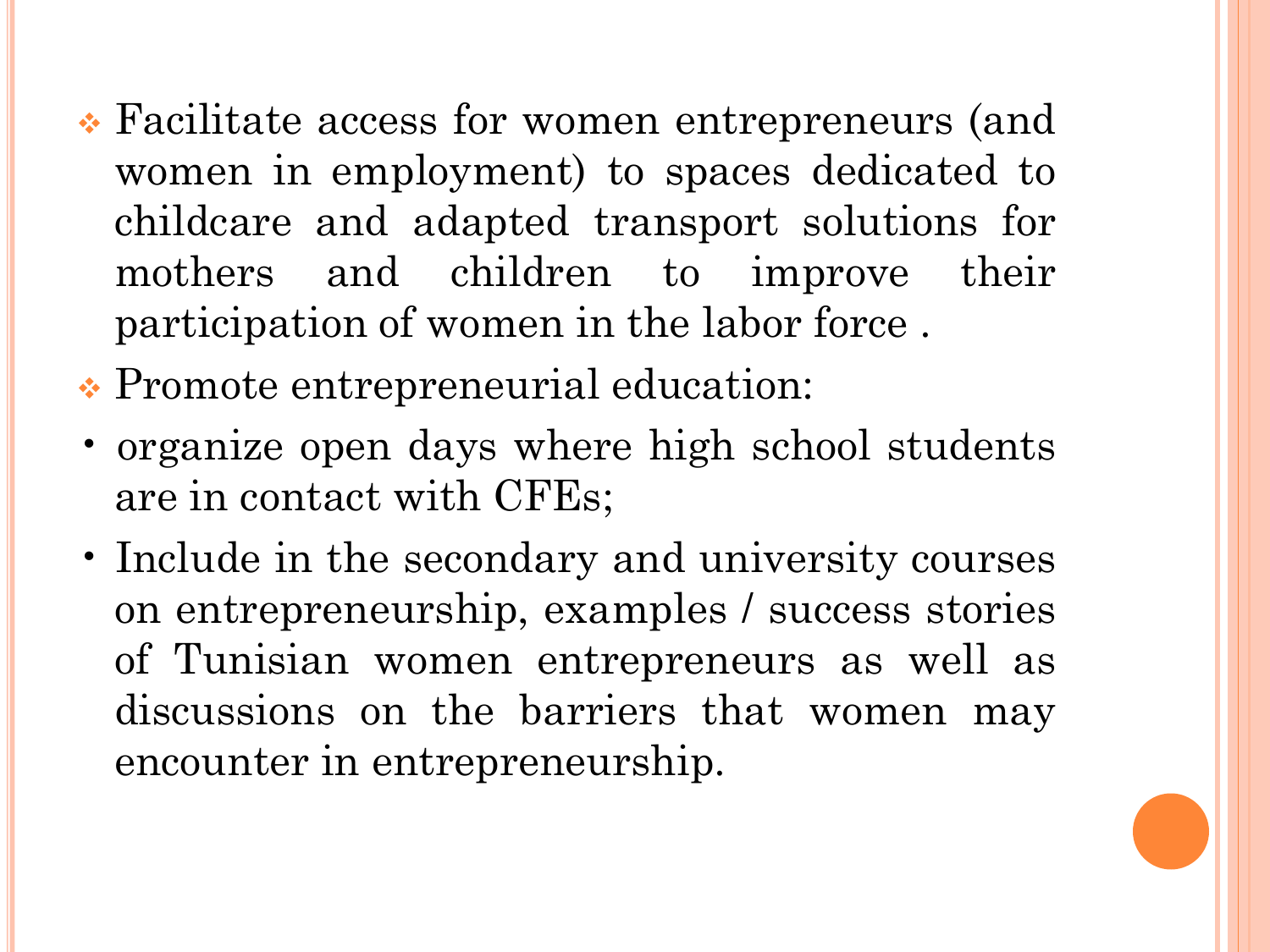Such action plan will:

• reduce the unemployment rate of women graduates of higher education, through selfemployment;

• create jobs in women-owned businesses;

• contribute to reducing regional disparities, through the development of projects carried by women in the regions;

• help reduce poverty and exclusion through the promotion of income-generating activities and the inclusion of women from poor communities in the economy;

• Reduce the burden of the informal economy by training and sensitizing newly launched women entrepreneurs.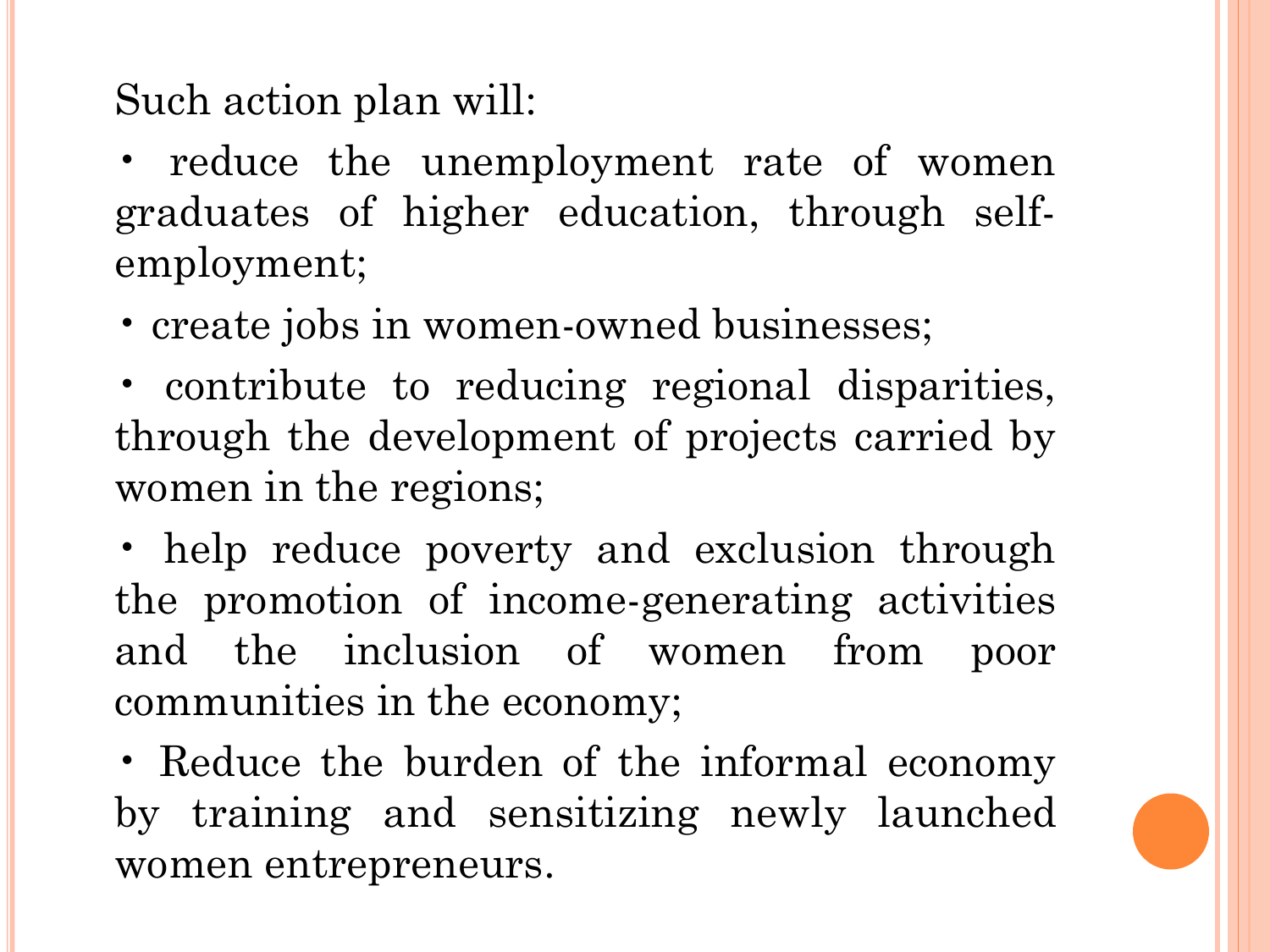C- STRATEGIC AND LEGAL CONDITIONS FOR FEMALE ENTREPRENEURSHIP DEVELOPMENT (FED):

1. Legal and regulatory system sensitive to the gender dimension.

2. Political leadership and coordination for the promotion of FED.

3. Access to gender-sensitive financial services.

4. Access to gender-sensitive business development support services (BDS).

5. Access to markets and technology.

6. Representation and participation of women entrepreneurs in political dialogue.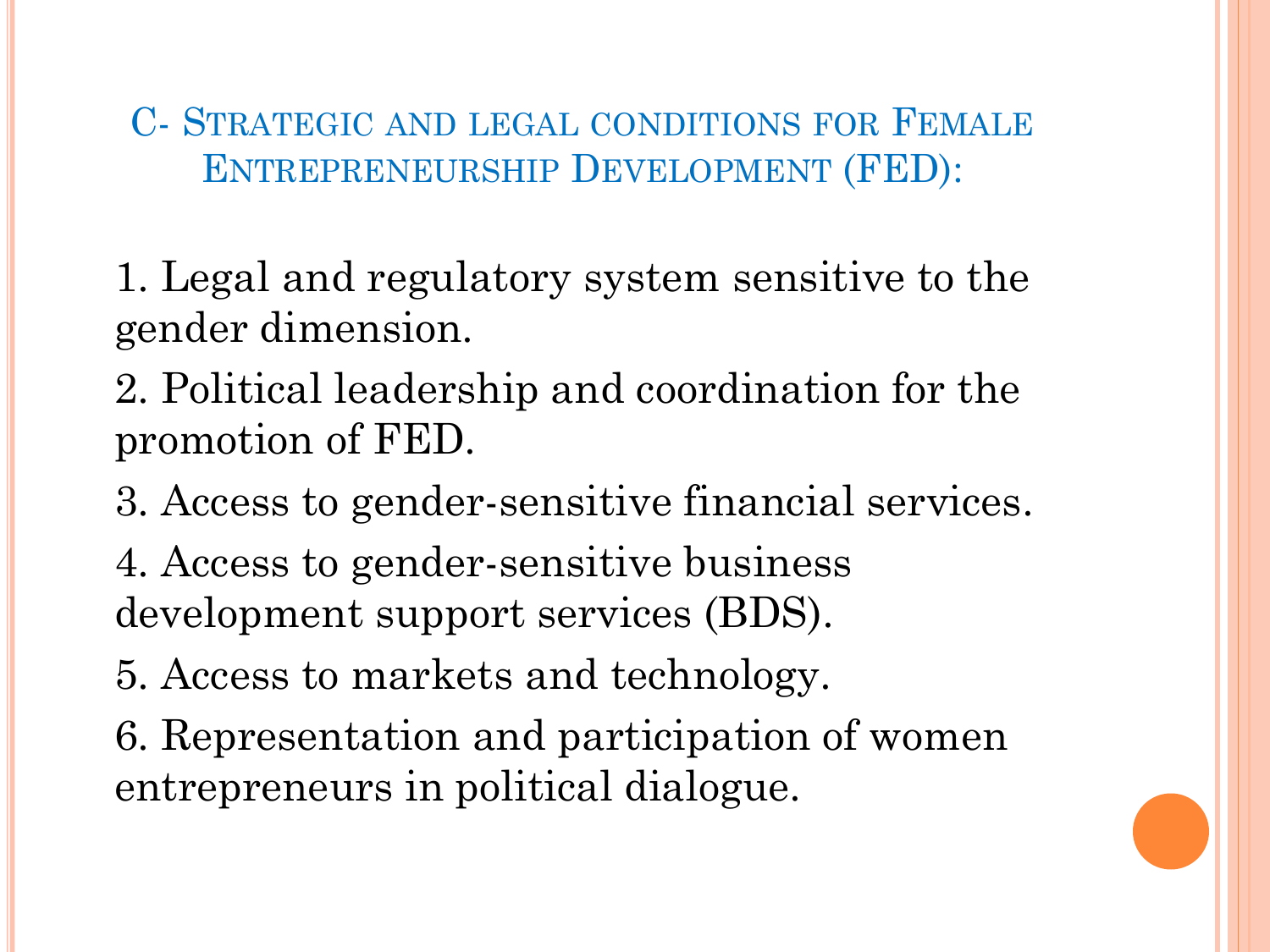

#### **Gender Equality = Social and Economic Development**